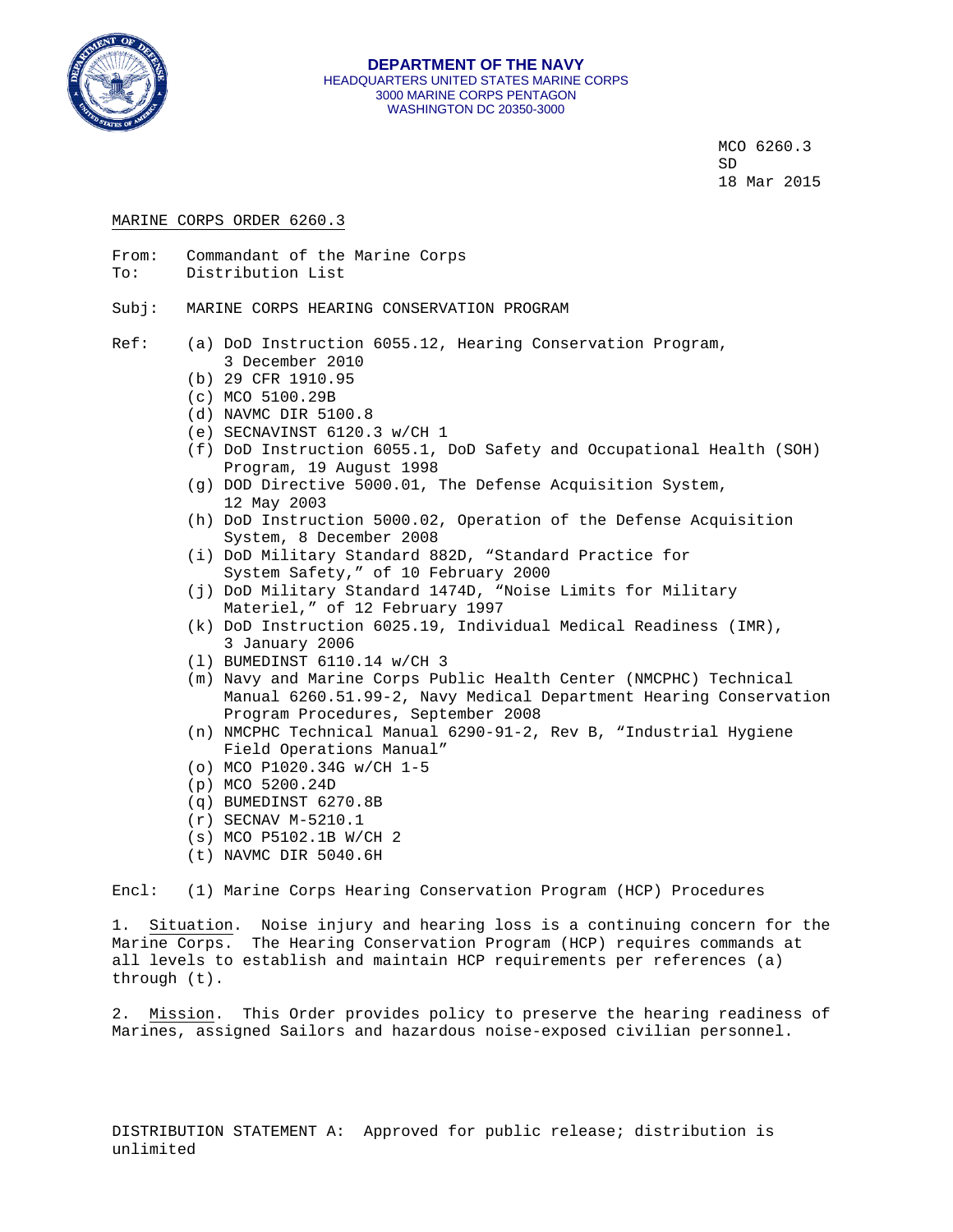## 3. Execution

#### a. Commander's Intent and Concept of Operations

 (1) Commander's Intent. Protect all Marines, assigned Sailors and hazardous noise-exposed civilian personnel from noise-induced hearing loss.

 (2) Concept of Operations. Prevention of noise-induced hearing loss requires elimination or reduction of noise hazards through engineering controls. In the event engineering controls are not practical or feasible, exposure shall be administratively limited by exposure time and/or the use of a Hearing Protective Device (HPD). All Marines, assigned Sailors and hazardous noise-exposed civilian personnel shall receive annual hearing preservation training and hearing tests to ensure early detection of and protection from hearing loss.

#### b. Subordinate Element Missions

 (1) Director, Safety Division (SD). The Director, SD provides direct support to the Assistant Commandant of the Marine Corps (ACMC) in establishing HCP policies, objectives, oversight and management of the Marine Corps HCP. Specifically, the Director SD shall:

 (a) Serve as the HCP proponent. Under the direction of the ACMC and the Executive Force Preservation Board (EFPB), review HCP initiatives, significant issues or trends, and support resourcing HCP per reference (c).

 (b) Establish Marine Corps HCP policy and direction in coordination with the EFPB, Deputy Commandants, Commanders, and other Department of Defense (DoD), government, and non-government agencies, as appropriate. Ensure the Marine Corps is represented on all DoD and Department of the Navy (DON) HCP policy formulation groups.

 (c) Review Marine Corps Orders sponsored and coordinated by other Marine Corps agencies to ensure Marine Corps HCP requirements are addressed.

 (d) Exercise oversight responsibility of Marine Corps safety programs including HCP by conducting Command Safety Assessments (CSA) every three years. Report all findings to the respective commanders and provide trends and significant HCP issues to the ACMC.

 (e) Ensure the Inspector General of the Marine Corps (IGMC) Functional Area 130 (Safety (non-aviation)) and CSA checklists address the HCP.

 (f) Analyze HCP findings from data sources; for example, IGMC Functional Area 130 checklist, CSA, Warrior Preservation Status Report, Defense Occupational and Environmental Health Readiness System Hearing Conservation Permanent Threshold Shift (PTS) numbers, Medical Readiness Reporting System (MRRS) hearing conservation report, and the Web Enabled Safety System (WESS) to target hazardous noise sources and prevent further hearing loss.

 (g) Per reference (f), provide the Assistant Secretary of the Navy (Energy, Installations and Environment) (ASN (EI&E)) significant HCP issues or trends for the annual SOH In-Progress Review (IPR).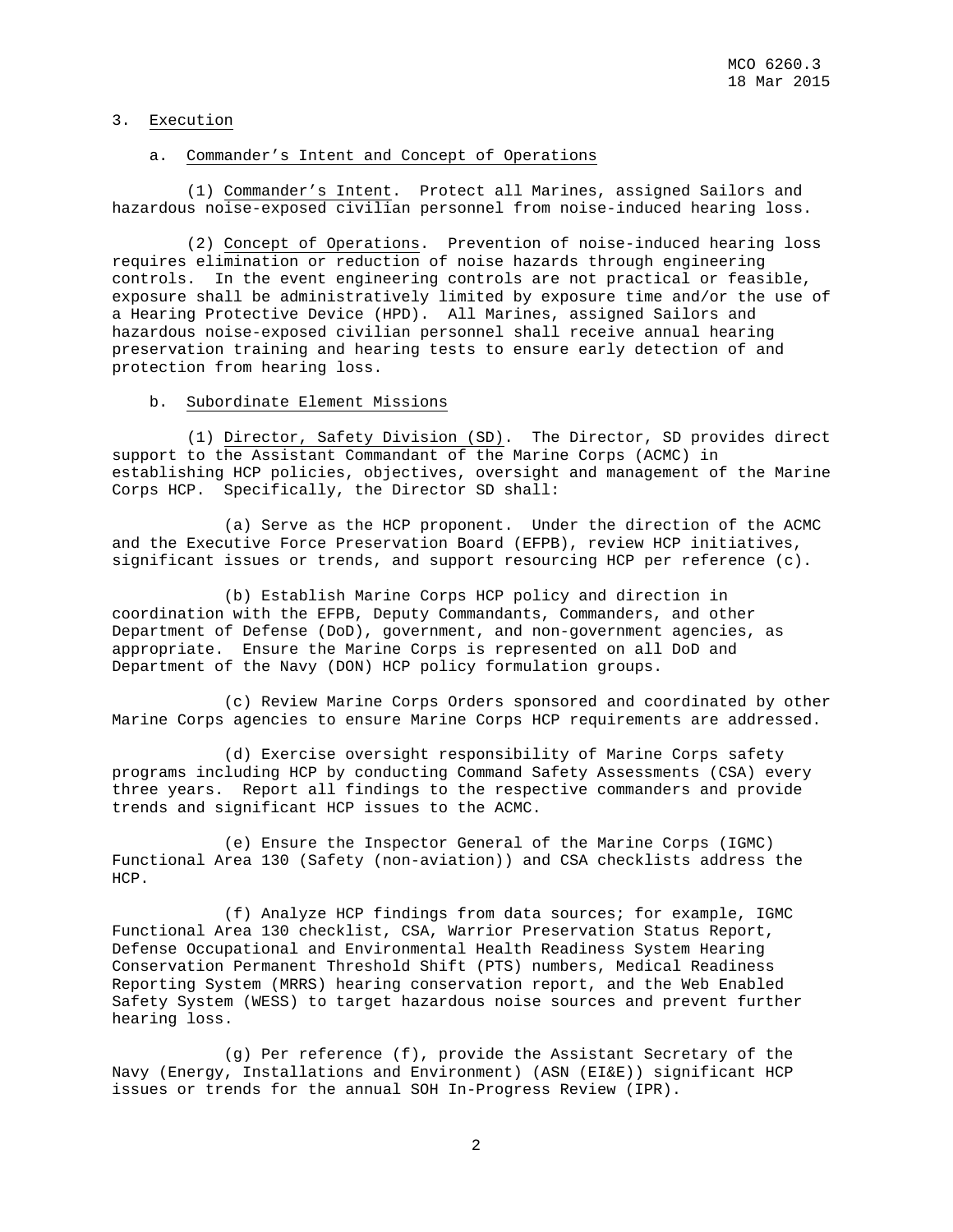(h) Maintain liaison and coordination with Commander, Naval Safety Center (COMNAVSAFECEN) in support of Marine Corps HCP.

 (i) Assist Marine Corps Combat Development Command (MCCDC) and Training and Education Command (TECOM) to develop appropriate HCP curricula for all Marine Corps training.

 (j) Provide HCP subject matter experts to support other Marine Corps agencies in eliminating or minimizing risk to hazardous noise.

 (k) Represent Marine Corps HCP interest with DoD offices; i.e., Assistant Secretary of the Navy (Research, Development & Acquisition) (ASN (RD&A), ASN (EI&E), Bureau of Medicine and Surgery (BUMED), and HQMC Health Services (HQMC HS).

 (l) Publish and disseminate information on the Marine Corps HCP. Collaborate with HQMC Public Affairs Division to stimulate interest in HCP through electronic and print media.

 (m) Employ social media outlets to the maximum extent practical to transmit the HCP message.

 (2) Deputy Commandant for Aviation. Advocate and provide direction for the Marine Corps HCP across the spectrum of Marine Corps flight operations and aviation related operations.

#### (3) Deputy Commandant for Installation and Logistics

 (a) Collaborate with ASN (RD&A) to mitigate hazardous noise exposure aboard Marine Corps installations and facilities.

 (b) Collaborate with the Deputy Commandant for Manpower and Reserve Affairs (DC M&RA); the Deputy Commandant for Plans, Policies and Operations (DC PP&O); the Director, SD, and HQMC (HS) to develop tools for analysis of surveillance data and to schedule and track hearing conservation training.

 (c) Coordinate with the Deputy Commandant for Combat Development and Integration; the Commanding General, Marine Corps Systems Command; Director, SD, and HQMC HS for hearing protective and tactical communication devices requirements and medical guidance.

#### (4) Deputy Commandant for Plans, Policies, and Operations

 (a) Guide Marine Corps HCP implementation and enforcement in staff coordination of operational matters; i.e., Marine Air-Ground Task Force matters, combat readiness, security matters, and amphibious and prepositioning matters. Serve as an HCP advocate.

 (b) Collaborate with DC M&RA, DC I&L and HQMC (HS) to improve the MRRS to track hearing readiness training and surveillance.

 (c) Provide over-arching MRRS reporting policies, requirements and functional oversight for use throughout the Marine Corps to ensure commonality of medical readiness reporting within the Total Force.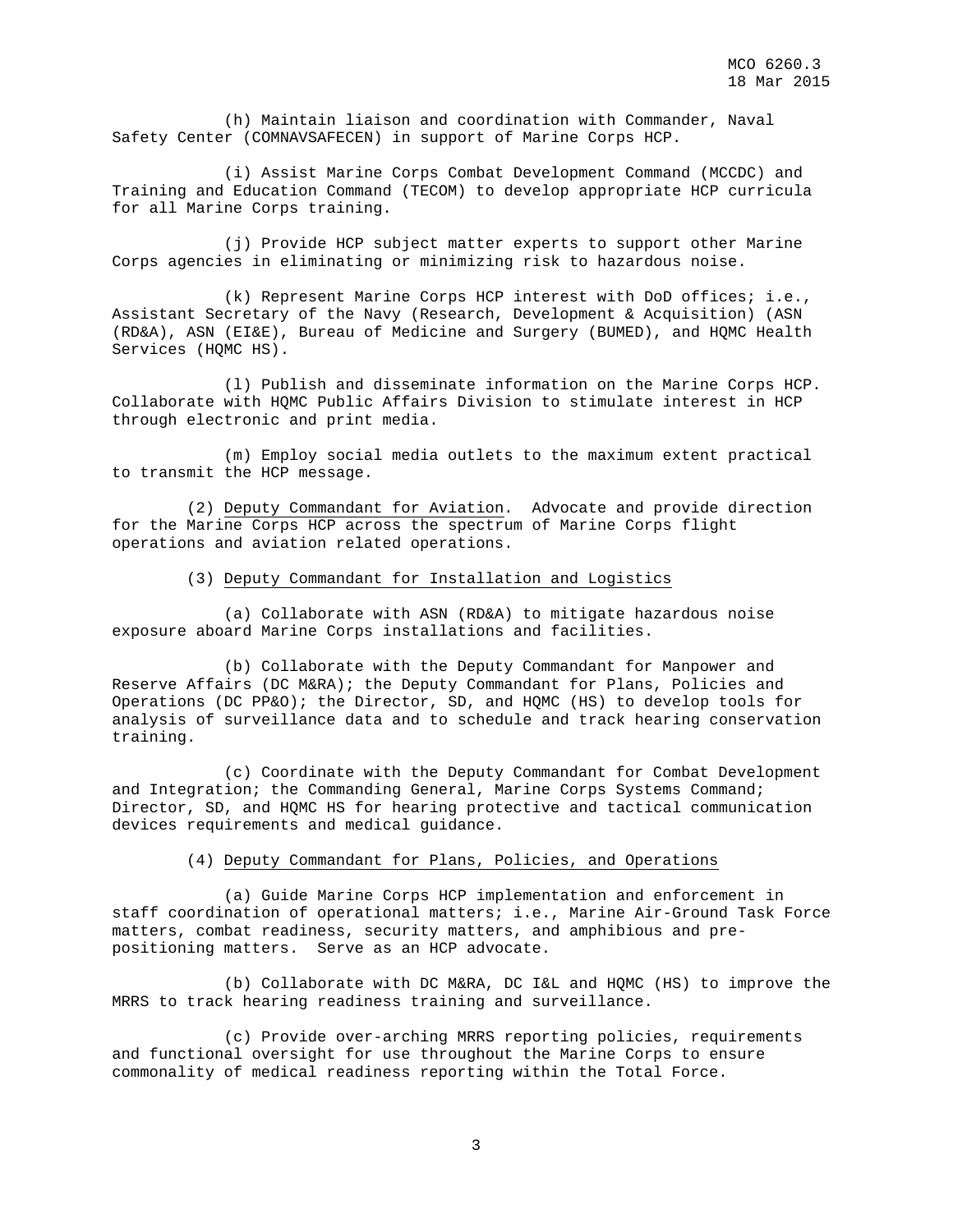## (5) Deputy Commandant for Manpower and Reserve Affairs

 (a) Facilitate Marine Corps HCP documentation of training and tracking of personnel enrolled in Marine Corps HCP.

 (b) Modify the independent duty screening checklist to ensure all Marines are screened for baseline and annual audiograms, as well as diagnostic and fitness for duty audiology evaluations, prior to assignment to independent duty.

 (6) Deputy Commandant for Programs and Resources. Coordinate with the other Deputy Commandants and Marine Forces (MARFOR) commanders to ensure HCP initiatives, capabilities, activities and hearing loss prevention products (personal protective equipment and communication devices) are incorporated into the Program Objective Memorandum and budget processes.

## (7) Deputy Commandant Combat Development and Integration

 (a) Collaborate with ASN (RD&A) to ensure efforts to mitigate exposure to hazardous noise are addressed for all Marine Corps weapon systems and equipment.

 (b) Ensure the Marine Enhancement Program addresses noise control technologies along with ergonomic factors that optimize the latest in hearing protective and tactical communication device equipment.

 (c) Develop and implement HCP within the Marine Corps Range Safety Program per reference (a). Ensure appropriate HPDs for the noise environment are readily available in ample supply at ranges and that visual verification of HPD fit occurs for each individual by range personnel prior to commencement of weapon fire.

 (d) Evaluate trends for implementation into new technologies and requirements documents.

## (8) Commanding General, Training and Education Command

 (a) Incorporate the HCP into the curricula of all military and occupationally-exposed civilian personnel training and education per reference (a). Ensure subordinate activities request and receive from Military Treatment Facility (MTF) audiology subject matter experts HCP training and provide fitted HPDs to all recruits.

 (b) Research, develop, publish, and disseminate curricula for HCP into professional development courses; e.g., Ground Safety for Marines and Risk Management.

#### (9) Commander, Marine Corps Systems Command

 (a) Incorporate management processes into the acquisition material life cycle to control hazardous noise and implement appropriate noise control methodologies per references (a), (g), (h), (i) and (j).

 (b) Ensure consideration of noise control technologies and permissible exposure level requirements from DC CD&I features in the design or procurement programs such as "Buy Quiet" of all items over which the command exercises acquisition authority.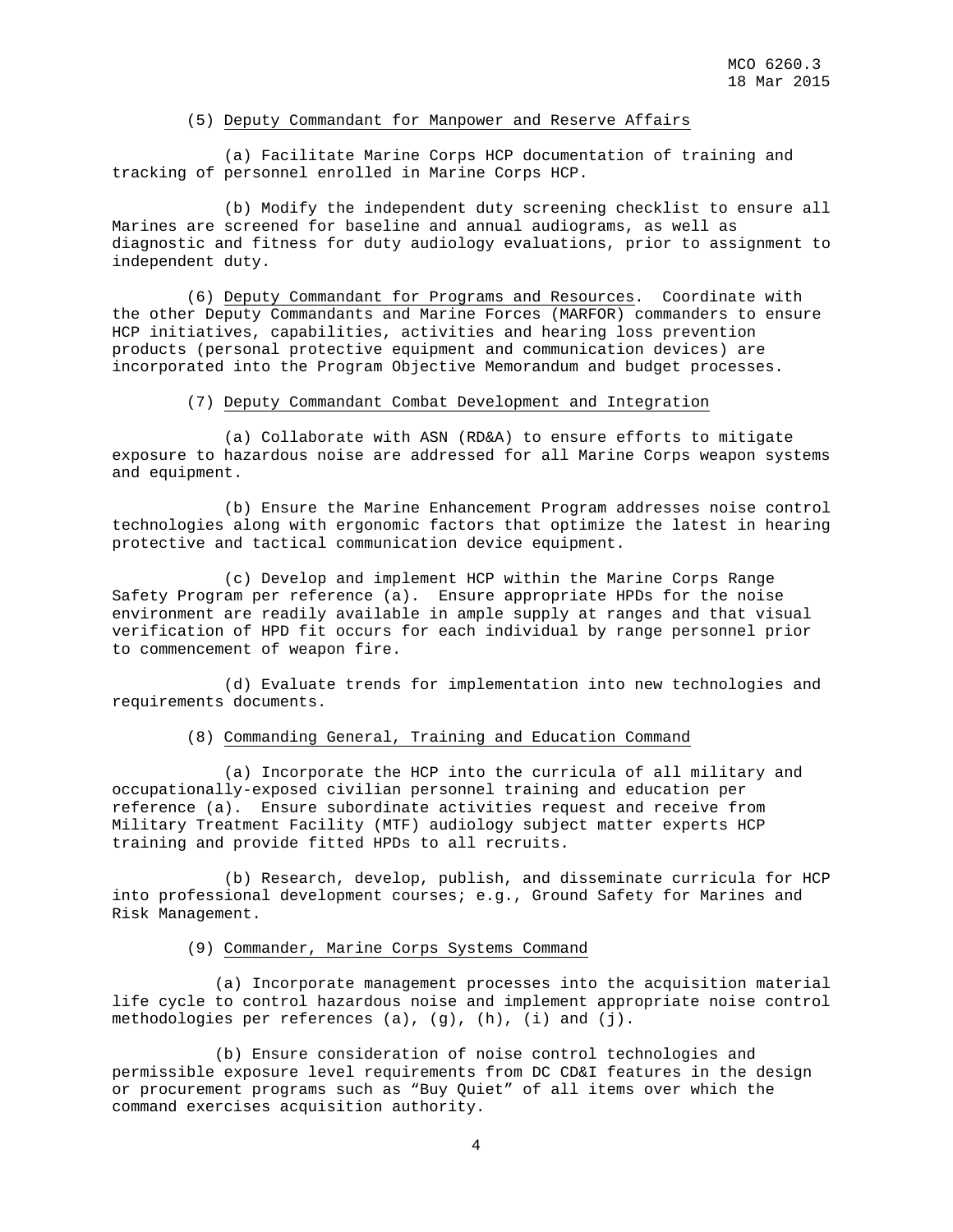(c) Serve as the Marine Corps point of contact with external agencies for all noise control in acquisition.

 (d) Collaborate with ASN (RD&A) to ensure efforts to mitigate exposure to hazardous noise are addressed for Marine Corps weapon systems and equipment.

 (e) Coordinate with BUMED for appropriate noise health hazard assessments for weapons systems/acquisition per reference (q).

 (10) Inspector General of the Marine Corps. Ensure HCP is included as a CMC special interest item during assistance visits/inspections and results are reviewed and briefed to CMC or ACMC per reference (t).

## (11) Medical Officer of the Marine Corps

 (a) Coordinate with BUMED to ensure Marine Corps HCP medical services are provided to all Marines, assigned Sailors and occupationally exposed civilian personnel working in noise hazardous areas.

(b) Provide HCP support and coordination with CMC (SD).

 (c) Ensure IGMC's Functional Area 500 (Health Services Support) checklist addresses the HCP.

 (12) Marine Corps Forces Command and Marine Corps Forces Pacific. Ensure operational units comply with this Order and use MRRS to track compliance with audiogram testing and reporting requirements.

#### (13) Commander, Marine Corps Installation Command (MCICOM)

 (a) Institute this HCP on all Marine Corps installations, support facilities and production plants as a core safety service per enclosure (1).

 (b) Provide resourcing and management requirements for MCICOM installation and facilities sponsored HCPs and noise abatement initiatives.

 (c) Conduct annual installation HCP assessments using enclosure (1), Appendix D to ensure HCP's full implementation and compliance. Maintain completed assessments for three years for review by higher headquarters.

(14) Marine Corps Installation Commanders (Bases and Stations)

(1).

(a) Implement this HCP as a core safety service per enclosure

 (b) Conduct annual HCP self-assessments using enclosure (1), Appendix D to ensure HCP's full implementation. Maintain completed assessments for three years for review by higher headquarters.

## (15) Commanders, Commanding Officers (COs), and Officers-In-Charge (OICs)

(a) Implement the Marine Corps HCP per enclosure (1).

 (b) Ensure the resourcing and management of the command's HCP and noise abatement programs.

5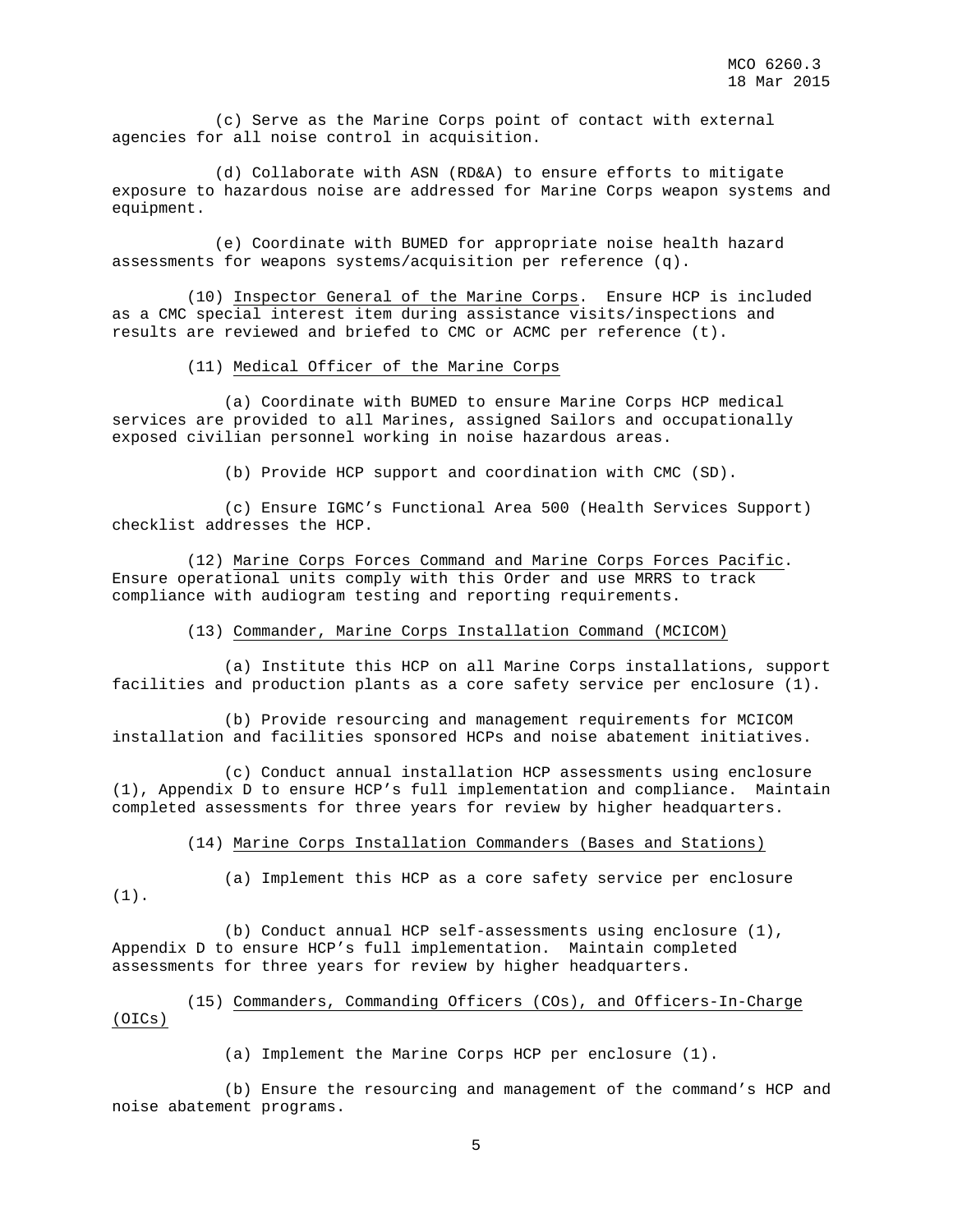(c) Annually use the Unit's HCP self-assessment guide; i.e., enclosure (1), Appendix D. Maintain completed assessments for three years for review by higher headquarters.

 (d) Identify and enroll all Marines and assigned Sailors into the HCP, along with all civilians assigned to hazardous noise tasks, processes, operations or similar exposure groups. Use MRRS or an equivalent electronic system to track personnel enrolled in the HCP. Implement noise abatement and engineering controls. Ensure labeling of hazardous noise areas and equipment, provide and enforce use of HPDs, ensure identified employees receive documented annual training and audiometric testing, and comply with fitness for duty criteria.

 (16) Marines, Sailors and hazardous noise-exposed civilian personnel of the Marine Corps shall:

(a) Comply with the requirements of the Marine Corps HCP herein.

 (b) In accordance with reference (f), report unhealthful hazardous noise operations or working conditions using the Unsafe or Unhealthful Working Condition form (NAVMC 11401) per reference (c).

 (c) Report to supervisor or safety officer noise and hearingrelated factors that contribute to mishap incidents (i.e., hearing loss, miscommunication, and misunderstanding of verbal communication).

#### c. Coordinating Instructions

 (1) Host-Tenant Relationships. Marine Corps installation commanders are responsible for the overall health and safety environment aboard the installation, particularly as specified below.

 (a) An Inter-Service Support Agreement (ISSA), Memorandum of Understanding (MOU) or Memorandum of Agreement (MOA) shall specify HCP support in host-tenant relationships. HCP support will not be reimbursable.

 (b) Marine Corps and other Service tenant commands aboard Marine Corps installations shall adhere to the host installation's HCP standards. Where tenant commands have HCP standards that meet or exceed the host command's requirements, tenant commands shall adhere to the more stringent standards. Marine Corps tenants on other DoD installations shall adhere to the host's HCP standards if more stringent.

 (c) Installation safety offices shall provide the core HCP services described in enclosure (1) to all personnel on the installation unless precluded by an ISSA, MOU, or MOA.

 (2) Commander, Naval Safety Center (COMNAVSAFECEN). By MOA with the Director, SD, COMNAVSAFECEN supports the Marine Corps HCP.

## (3) Military Treatment Facility (MTF) Support

 (a) BUMED supports the Marine Corps in all aspects of Occupational Health (OH), including IH, Occupational and Environmental Medicine (OEM), occupational audiology, and nursing.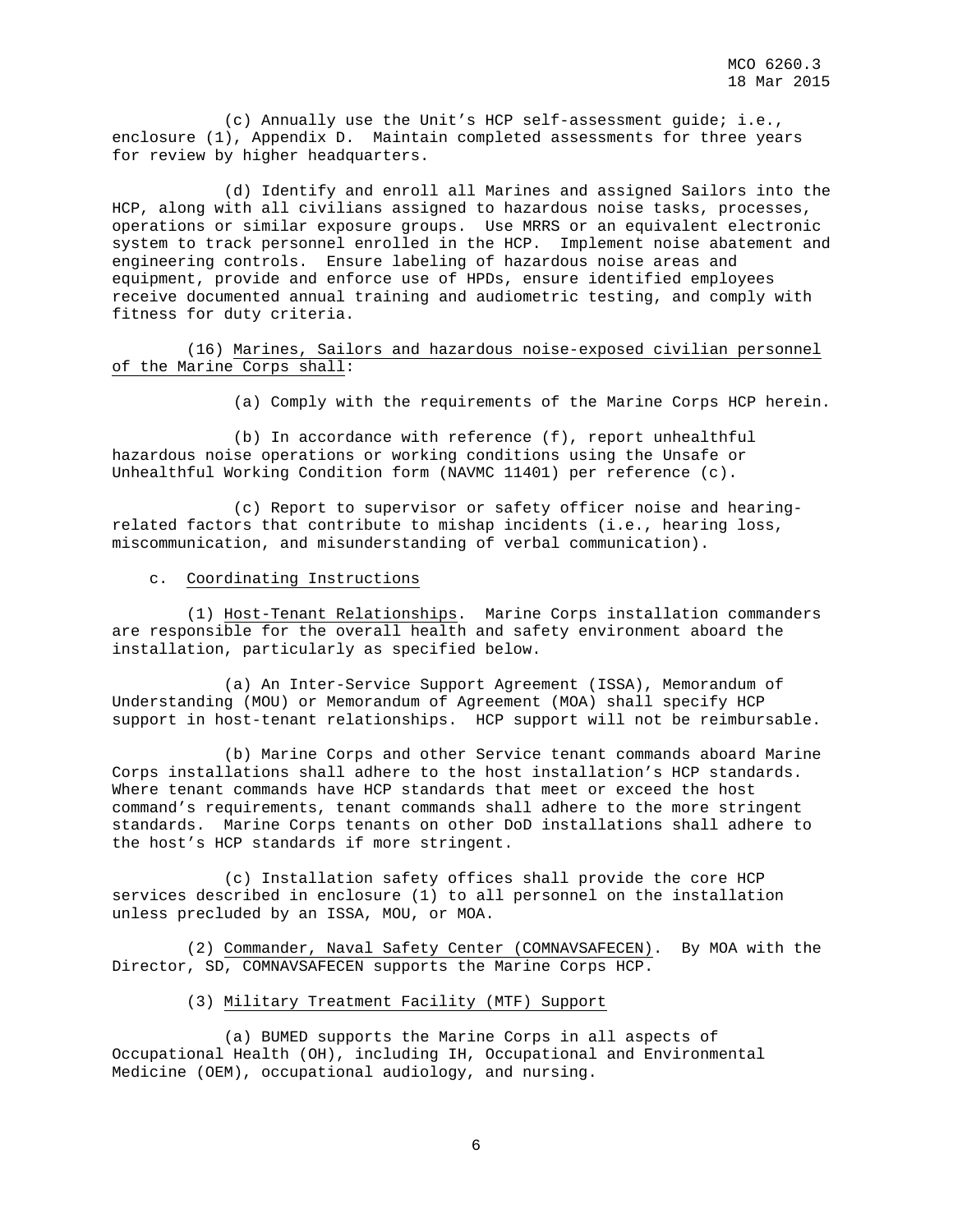(b) All Marine Corps commands will use the supporting MTF for OH services.

(c) Marine Corps commanders shall ensure Marines, assigned Sailors and DoD civilian personnel receive applicable OH services. Where such support is not available, for example, Marine Corps Forces Reserves and Marine Corps Recruiting Command), commanders shall ensure the OH services acquired meet the requirements set forth by reference (m).

(d) MTF OH personnel will conduct worksite visits for noise hazard commands to provide consultation, support, training and expertise on hearing loss prevention and HCP improvement initiatives.

## 4. Administration and Logistics

a. Commanders shall ensure adequate staff and budgets are provided to implement a comprehensive HCP that meets the requirements of this Order.

b. Commanders shall apply risk management strategies to HCP along with appropriate planning, orders, training and indoctrination programs, technical and tactical publications, checklists, and standard operating procedures.

c. Records created as a result of this Order shall be managed according to National Archives and Records Administration approved dispositions per reference (r) to ensure proper maintenance, use, accessibility and preservation, regardless of format or medium.

5. Command and Signal

a. Command. This Order is applicable to the Marine Corps Total Force.

b. Signal. This Order is effective the date signed.

**ASTER** Director, Marine Corps Staff

DISTRIBUTION: PCN 10209490000

Copy to: 7000260/8145005 (2) 7000099, 114/8145001 (1)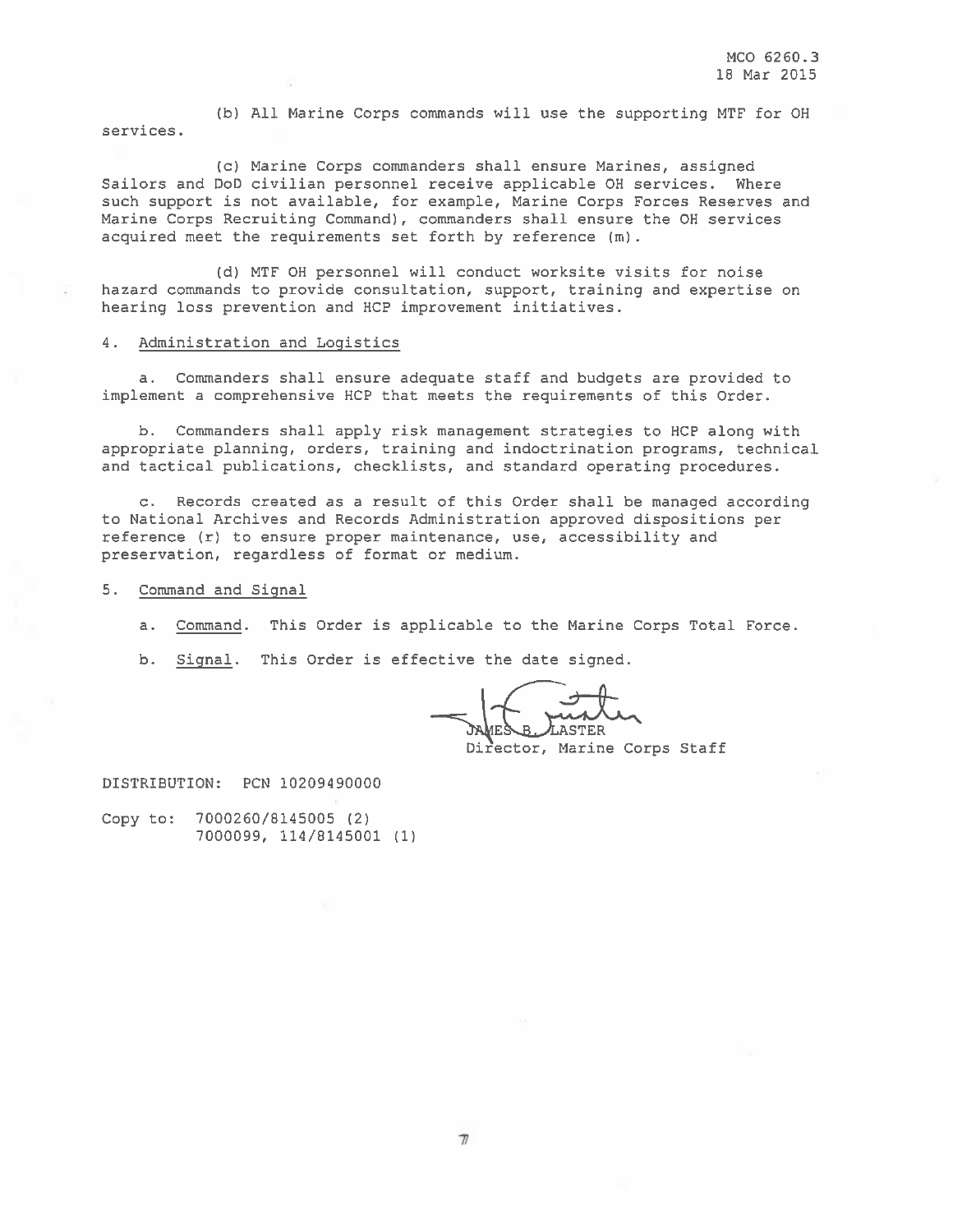## LOCATOR SHEET

## Subj: U.S. MARINE CORPS HEARING CONSERVATION PROGRAM

Location: \_\_\_\_\_\_\_\_\_\_\_\_\_\_\_\_\_\_\_\_\_\_\_\_\_\_\_\_\_\_\_\_\_\_\_\_\_\_\_\_\_\_\_\_\_\_\_\_\_\_\_\_\_\_\_\_\_\_\_\_\_\_\_\_\_

(Indicate the location(s) of the copy(ies) of this Order.)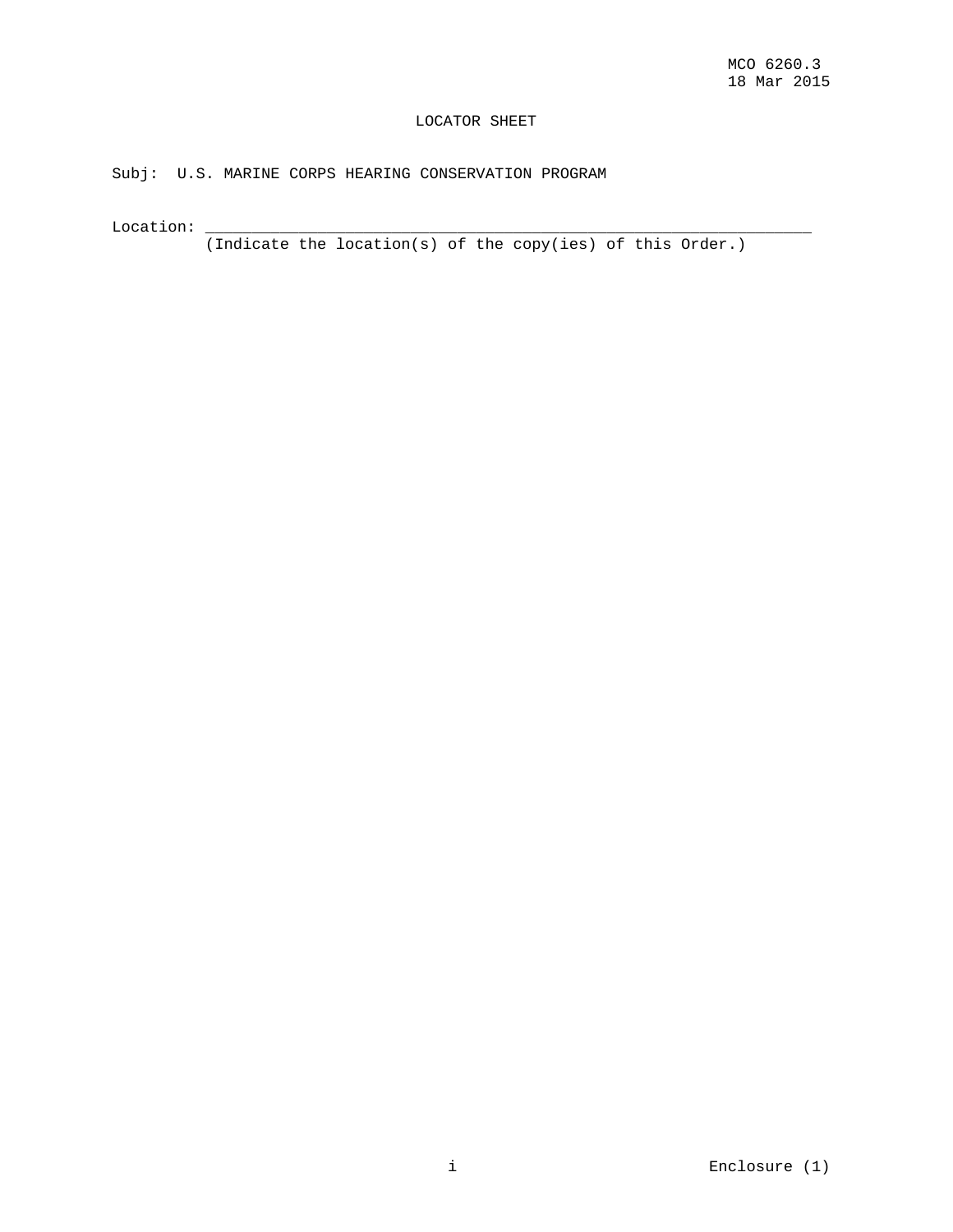## RECORD OF CHANGES

Log completed change action as indicated.

| Change | Date of Change | Date    |                            |
|--------|----------------|---------|----------------------------|
| Number |                | Entered | Signature of Person Change |
|        |                |         |                            |
|        |                |         |                            |
|        |                |         |                            |
|        |                |         |                            |
|        |                |         |                            |
|        |                |         |                            |
|        |                |         |                            |
|        |                |         |                            |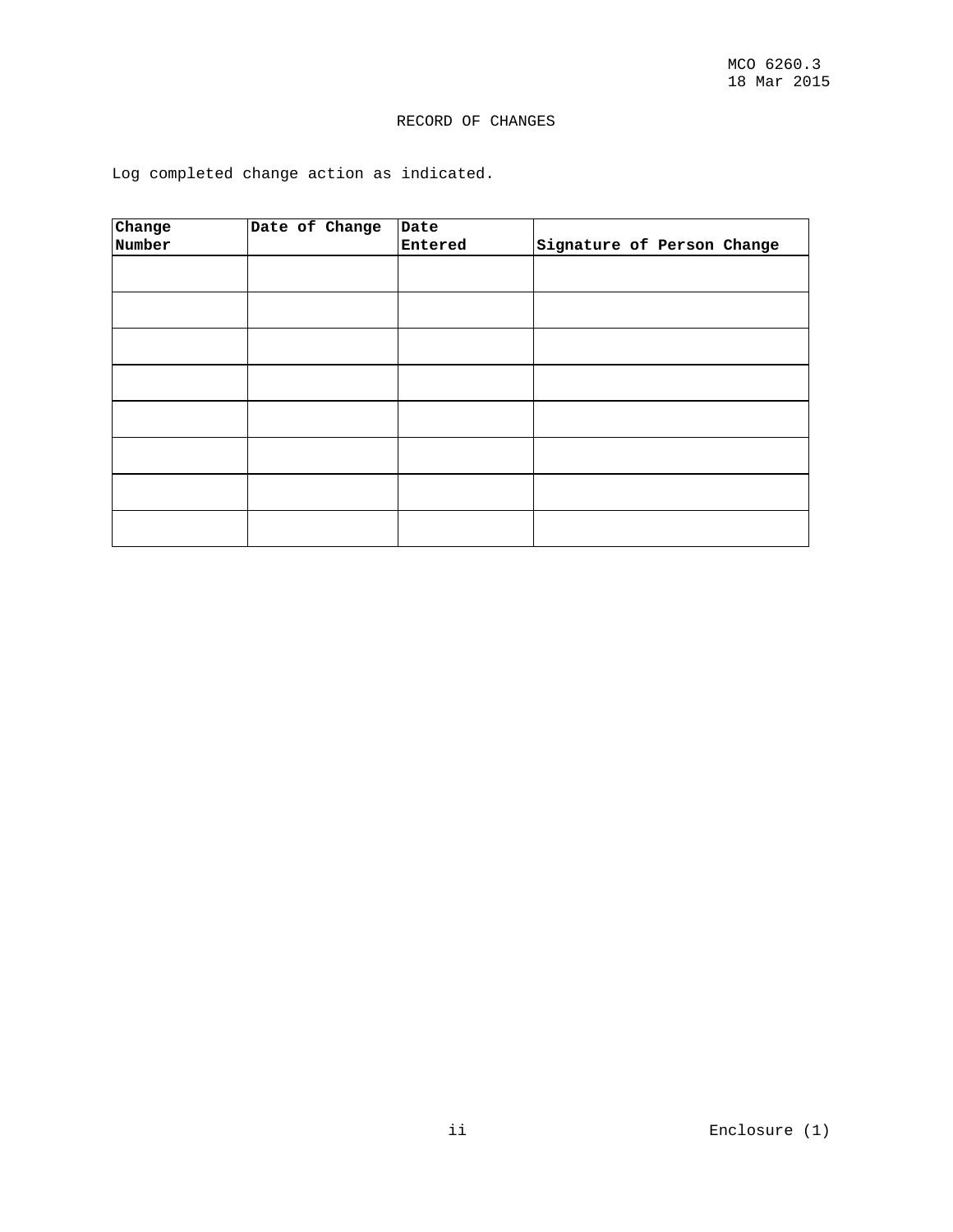## **TABLE OF CONTENTS**

# **IDENTIFICATION ITTLE TITLE PAGE**

| $1$ .      |                                                       |
|------------|-------------------------------------------------------|
| $2$ .      | Marine Corps HCP1-1                                   |
| 3.         | Measurements and Exposure Assessments $1-3$           |
| 4.         | Marine Corps Occupational Exposure Limits (MCOEL)1-4  |
| 5.         | Labeling of Hazardous Noise Areas and Equipment $1-4$ |
| 6.         | Engineering Controls and Noise Abatement1-5           |
| 7.         |                                                       |
| 8.         | Hearing tests and medical evaluation1-7               |
| 9.         | HPD including Combat Arms Earplugs $(CAE)$ 1-8        |
| 10.        |                                                       |
| 11.        | Program Performance Evaluation1-10                    |
| 12.        | HCP self-assessment checklist1-11                     |
| 13.        | Reporting Systems1-11                                 |
| 14.        | Desktop Turnover Binder1-11                           |
| 15.        |                                                       |
| Appendix A | Hearing Protective Devices (HPDs)A-1                  |
| Appendix B | HPDs Stay TimesB-1                                    |
| Appendix C | Hearing Readiness MetricsC-1                          |
| Appendix D | Units HCP self-assessment checklistD-1                |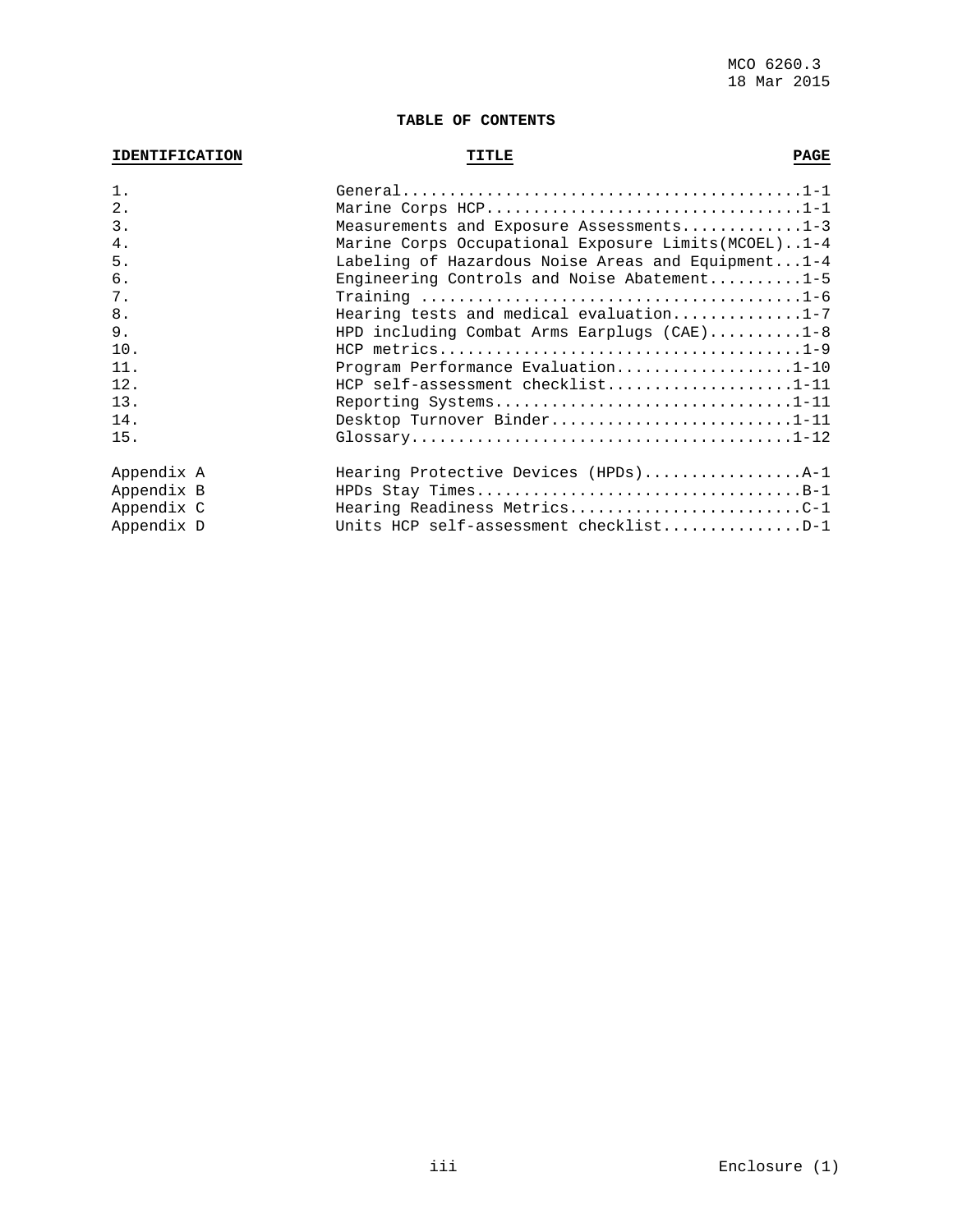## Marine Corps Hearing Conservation Program (HCP) Procedures

## 1. General

 a. Noise injury is a continuing concern within the Marine Corps. The goals of the HCP are threefold: reduce hazardous noise sources through acquisition and engineering controls; prevent noise induced hearing loss; and ensure auditory fitness-for-duty for service members and civilian workforce. Marines, assigned Sailors and hazardous noise-exposed civilian personnel shall be enrolled in the HCP. This enclosure details HCP policy guidance for Marine Corps personnel. The intent of the HCP is to maintain hearing readiness of Marines and Sailors so that they understand and distinguish verbal commands such as "get back" from "attack" as well as prevent noise induced hearing loss. A comprehensive HCP will prevent or reduce severity of hearing loss.

b. Repeated and prolonged exposure to hazardous noise from aircraft, weapons, vehicles, industrial and recreational activities will cause noiseinduced hearing loss. Noise-induced hearing loss may be temporary or permanent, depending on the duration, intensity, and susceptibility of the individual. Prevention of hearing loss is possible by reducing the sound pressure produced by the source, isolating the source, limiting the exposure time, or stopping the sound from reaching the ear.

 c. Advances in the technology of acoustic measuring allow peak noise above 140 decibel peak (dBP) to be measured. The U.S. Army reports M-4 Carbine (5.56 mm) produced peak sound pressure levels (SPLs) as high as 165. Peak noise levels of 160 dBP and above are known to cause immediate physical trauma. This knowledge leads to the requirement for double hearing protection use while on firing ranges; a philosophy of preventing hearing loss during training so personnel do not go into combat hearing impaired.

 d. Navy Medicine supports the Marine Corps by performing periodic IH surveys, occupational audiometry and providing necessary data to commanders for updating Individual Medical Readiness (IMR) data into approved electronic systems, such as the MRRS and the electronic health record.

## 2. Marine Corps HCP

 a. All active duty Marines, Sailors, and only civilian personnel exposed to hazardous noise supporting Marine Corps operations shall be enrolled in the HCP. The HCP shall include identification and evaluation of noise sources, noise abatement, engineering controls, reference (baseline) audiograms, hearing loss prevention training, monitoring audiograms, termination audiograms, hearing readiness status, and diagnostic audiology evaluations.

 b. Current IH procedures identify hazardous noise tasks, processes, operations or similar exposure groups where exposures are unacceptable. Commanders and supervisors are responsible to identify and enroll all Marines, assigned Sailors, and those civilians who are assigned hazardous noise tasks, processes, operations or similar exposure groups into the HCP.

 c. All Marine Corps commands with hazardous noise sources and operations shall conduct an annual self-assessment of their HCP using the HCP safety self-assessment checklist (enclosure (1) page 1-10, paragraph 12). HCP selfassessment data shall be forwarded by naval messages to CMC (SD) via the chain of command no later than the first business day of the fourth quarter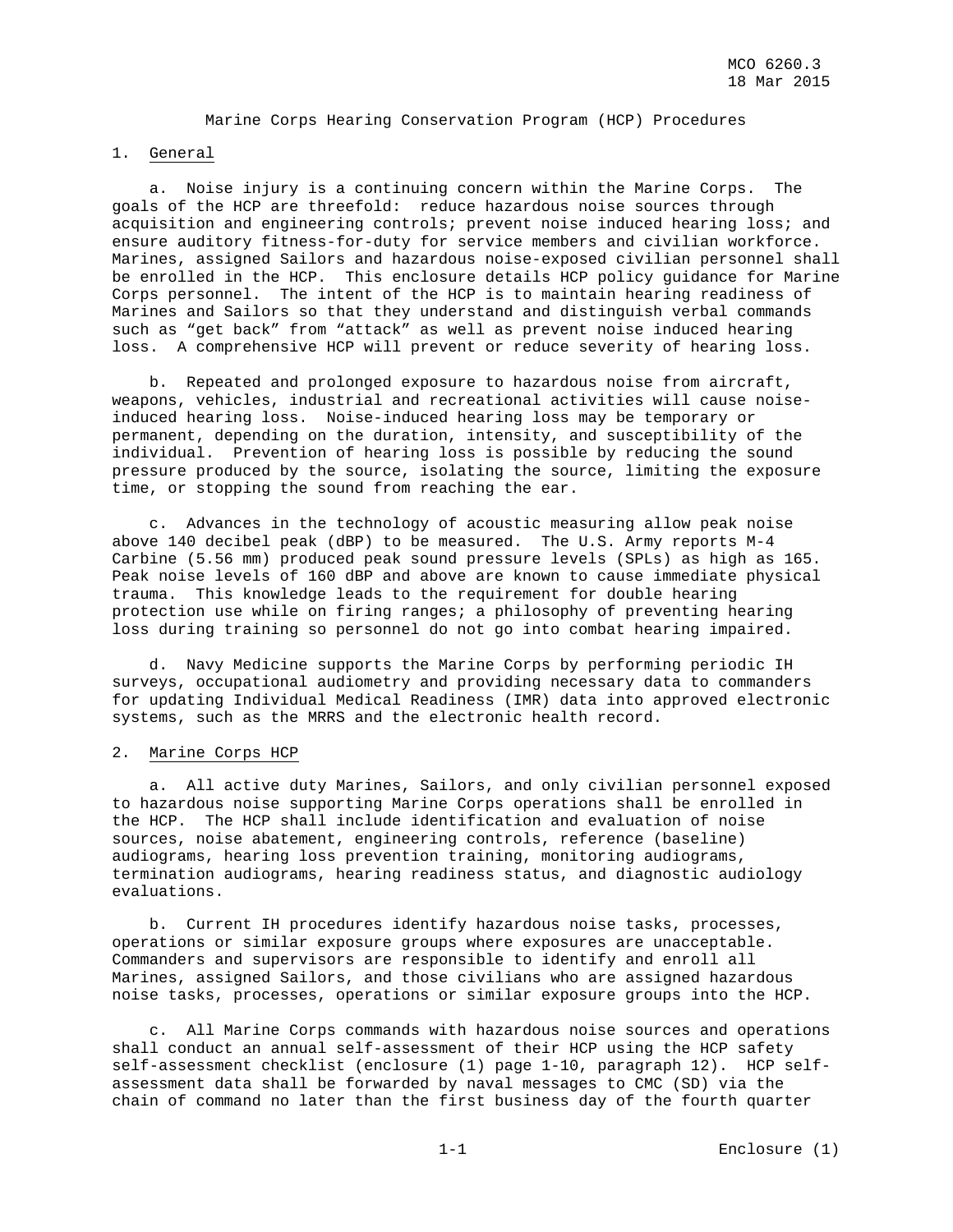of each fiscal year. Major commands shall, no later than the first business day of the fourth quarter of each fiscal year, summarize percentage of subordinate commands' inventory and HCP self-assessment dates via naval message to CMC (SD). The Director, SD, will brief ACMC on hearing readiness of the Marine Corps.

 d. Sources of HCP data include but are not limited to safety selfassessment surveys, IH surveys, hazard abatement logs, MRRS, Marine Corps injury and illness logs, CSAs, IGMC inspections, personal casualty reports, and WESS.

 e. Marines receive a reference (baseline) audiogram as part of their initial physical examination conducted at MTFs while at the Recruit Depot or Officer Candidate School. Marine Corps civilians shall receive a reference audiogram prior to assignment to a noise hazardous operation.

 f. Hearing tests (audiometry) are performed to detect changes in hearing readiness before hearing loss becomes a mission impairment or impairs quality of life. Marines and assigned Sailors are annually monitored for hearing changes. Civilian personnel enrolled in the HCP should receive an annual monitoring audiogram for as long as they are occupationally exposed to hazardous noise.

 g. The commander or unit safety officer/manager shall take action to prevent further hearing loss when notified of early changes in personnel's hearing. These actions shall include evaluation of the work-site for additional engineering controls by a qualified engineer, IH, OH professional or safety specialist; determining adequacy of Hearing Protection Devices (HPDs); and ensuring that HPDs are properly worn.

 h. Removal or re-entry. Civilian personnel may be removed from the HCP when noise measurements and dosimetry by trained and qualified industrial hygienists or audiologists have determine steady state SPLs are below a Time Weighted Average (TWA) of 85 dBA weighting or a single exposure to impulse or impact noise of 140 dBP is not exceeded per reference (a). However, upon reassignment to a noise hazardous environment, an individual shall be reenrolled into the HCP.

 i. Supervisors shall schedule hearing tests for their personnel at the nearest MTF occupational audiology department. Use Supervisor's Medical Surveillance and Certification Exam Referral Form, SECNAV 5100/1 (Rev 8/2013) to schedule hearing test. Personnel shall keep scheduled appointments for hearing tests, especially all follow-up appointments. Personnel reporting for monitoring (annual) audiograms shall bring their HPDs to verify fit and effectiveness.

 (1) Ensure that personnel report for all required hearing and medical surveillance examinations.

 (2) Ensure Marines receive timely follow-up to address hearing loss as detected and reported by MTF.

 (3) Request monthly audiometry reports of no-shows and names of tested personnel from MTF Occupational Audiology Department.

 (4) Track engineering control projects for hazardous noise on hazard abatement log until abated.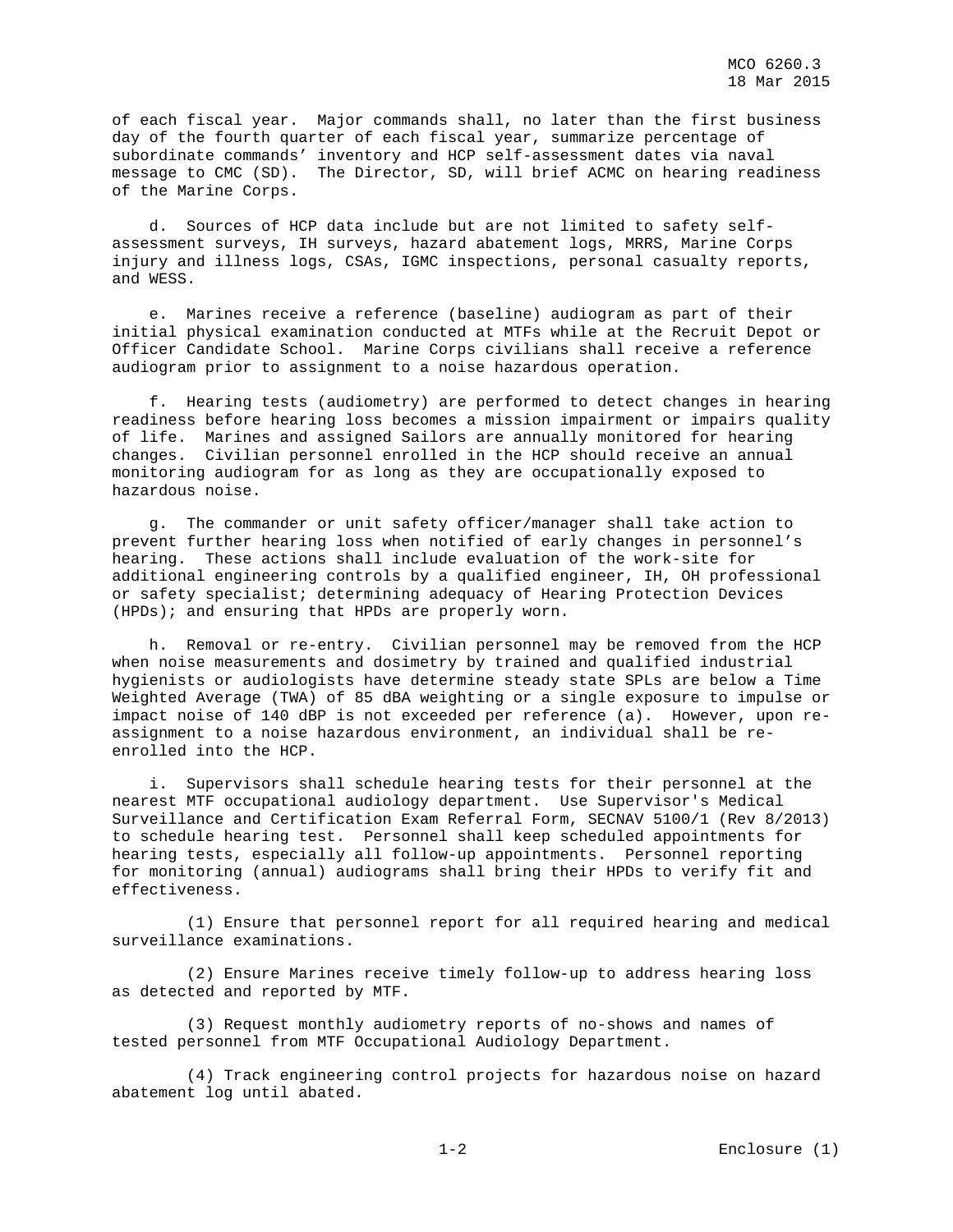(5) Ensure the date of reference audiogram and date of periodic audiogram are documented in MRRS.

j. HCP elements are described below.

 (a) Noise Measurement: Noise measurement and exposure analysis to identify noise hazardous areas or sources and the personnel exposed.;

 (b) Noise Inventory: IH noise survey or DD Form 2214 identifies hazardous noise sources or processes that requires at risk Marines, Sailors and hazardous noise-exposed civilian personnel for appropriate HCP training, medical surveillance, issue and fitting of correct HPD.

 (c) Engineering Control: Engineering control of noise levels to reduce the potential hazard to the maximum extent feasible.

 (d) Training: Training by commands or units regarding potentially noise-hazardous areas and sources, use and care of HPDs, the effects of noise on hearing, and the command's HCP.

 (e) Hearing Testing: Periodic hearing testing of all personnel at risk to monitor the effectiveness of the program, and enable timely audiologic and medical evaluation of those personnel who demonstrate significant hearing loss or threshold shift.

 (f) Hearing Protective Devices (HPDs): Recommendations for use of HPDs as an interim measure pending effective engineering controls.

## 3. Measurements and Exposure Assessments

 a. To effectively control sound levels, it is necessary to accurately assess SPLs per reference (n). Assessment of noise is also necessary to identify unacceptable levels and personnel at risk. Individuals that meet the criteria for exposure intensity and frequency are considered at risk and must be included in the HCP.

 b. Results of personal noise dosimetry monitoring that are at or above 85 dBA, as an 8-hour time-weighted average, must be forwarded to the command or unit. The commander, commanding officer or officer-in-charge is responsible for notifying the exposed personnel.

 c. It is recommended that activities and units, in consultation with supporting MTF occupational audiologist, consider new technology to fit test hearing protectors. Like respiratory fit testing, this indicates that maximum protection can only be obtained if the ideal fit is achieved; various commercial off-the-shelf products assist in achieving optimal fit through hearing protector selection and employee training. Such products generate a personal attenuation rating (PAR) that indicates a worker's noise reduction levels for a given fitting and hearing protector.

 d. Assign a risk assessment code (RAC) to all potentially hazardous noise areas and operations in accordance with references (a) and (h).

 e. Baseline noise surveys do not require periodic updates. However, commands or units shall request an IH noise survey any time a facility, engineering, weapons or systems change occurs, as well as when new equipment, machinery, vehicles, or tools are purchased for use.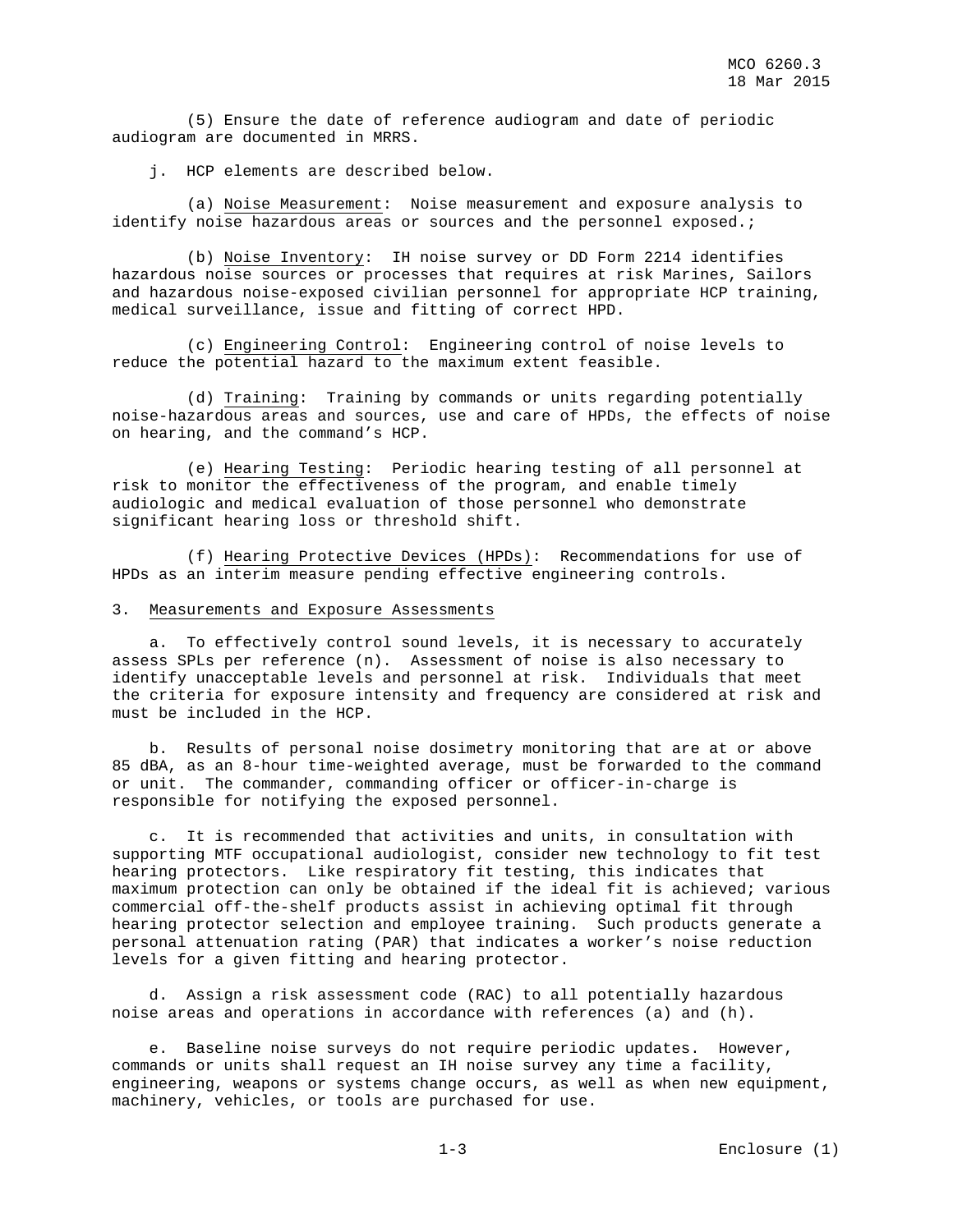f. For acquisition and development of new systems, identify prospective noise levels from historical data from existing systems, modeling of anticipated noise levels, measurement of noise levels in new or modified systems, and equipment during the test and evaluation stage.

#### 4. Marine Corps Occupational Exposure Limit (MCOEL)

a. For an 8-hour TWA, the MCOEL is 85 dBA.

b. For impact or impulse noise, the MCOEL is 140 dBP SPL.

 c. Work environments where ultrasound is produced and hearing protection is not already used shall conform to the ultrasound exposure limits set forth in reference (a).

#### 5. Labeling of Hazardous Noise Areas and Equipment

 a. All potentially hazardous noise areas must be clearly identified by signs located at their entrances or boundaries. Each tool or piece of equipment producing noise levels greater than 85 dBA, including vehicles (tactical vehicles require signage be placed inside), shall be conspicuously marked to alert personnel of the potential hazard.

 b. Labels shall include the type of HPD to wear; i.e., single or double, or administrative maximum stay times when hazardous noise exceeds HPD noise reduction ratings. The exception shall be when an entire space is designated as a hazardous noise area and the equipment is stationary.

 (1) Designated hazardous noise areas and equipment that produce hazardous sound levels shall be appropriately labeled. NAVMED 6260/2, hazardous noise warning decal (8" x 10") NSN 0105-LF-004-7200 and the NAVMED 6260/2A, hazardous noise labels (2" x 2") NSN 0105-LF-004-7800, or their equivalents are approved for marking hazardous noise areas and equipment.

 (2) NAVMED 6260/2A or equivalent shall be used to label smaller individual pieces of equipment or tools that produce hazardous noise.

 c. Exteriors of military combatant equipment are excluded from this requirement. Interiors of military combatant equipment shall be labeled with appropriate hazardous noise warning signs or labels. Professional judgment and discretion shall be exercised when labeling tools and equipment.

 d. The designation of hazardous noise areas and equipment will be based on the following criteria.

 (1) Any work area or equipment where the SPL is 85 dBA or above (continuous or intermittent) shall be considered noise hazardous.

 (2) Any work area or equipment where a single impulse or impact SPL is 140 dBP or greater shall be considered noise hazardous.

 (3) Areas or equipment where the SPLs are 85 dBA or greater, but less than 96 dBA, shall be labeled and shall require the use of single hearing protection; i.e., approved ear plugs or circumaural muffs that attenuates worker noise exposure below an 8-hour TWA of 85 dBA.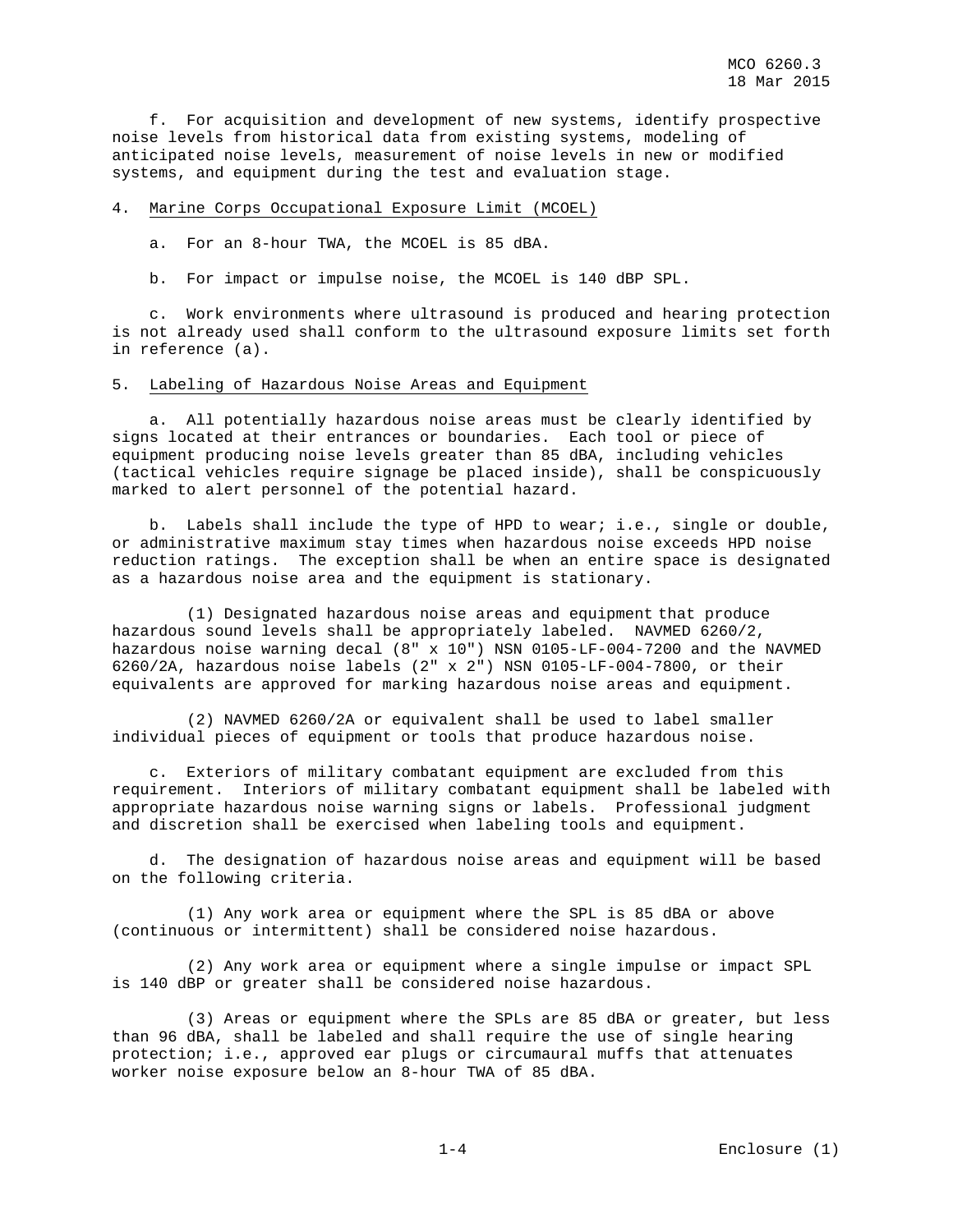(4) Areas or equipment where the SPLs are 96 dBA (i.e., the effective field derated upper limit of most plugs or muffs) or greater shall be labeled and shall require the use of double hearing protection (approved ear plugs and circumaural muffs) that attenuates worker noise exposure below an 8-hour TWA of 85 dBA.

 (5) Areas or equipment where the SPLs of impulse/impact noises are 140 dBP or greater, but less than 165 dBP, shall be labeled and shall require the use of single hearing protection that attenuates worker noise exposure below 140 dBP.

 (6) Areas or equipment where the SPLs of impulse/impact noises are 165 dBP or greater shall be labeled and shall require the use of double hearing protection that attenuates worker noise exposure below 140 dBP.

## 6. Engineering Controls and Noise Abatement

 a. Engineering controls shall be the primary means of eliminating or reducing personnel exposure to hazardous SPLs. The engineering objective is to reduce SPLs to below TWA 85 dBA weighting or 140 dBP. Noise generation, personnel exposures, and signal control shall be considered in the context of life-cycle risk management and combat capability.

 b. Noise abatement programs shall include implementation of noise assessment and engineering control measures through the systems engineering and systems safety.

 (1) Legacy systems have measured noise exposure concerns as indicated by personnel exposures at or above 85 dBA or 140 dBP.

 (2) New systems are considered likely to create noise exposures at or greater than 85 dBA or 140 dBP.

 (3) Communication is anticipated to be potentially impaired by background noise caused by new equipment.

 (4) Commanders, facility engineers, supervisors, safety officers, and safety managers, in consultation with IH professionals from the supporting MTF, shall evaluate and recommend the appropriate engineering controls at the work-site.

 c. Risk Assessment Codes (RAC 2 or higher) shall be assigned to recommended engineering controls identified in noise surveys and tracked until fully corrected in hazard abatement logs.

 d. When procuring new tools and equipment, purchase "buy quiet" ones when possible; i.e., those with lowest sound emission levels which are technologically and economically feasible and compatible with performance and environmental requirements.

e. The secondary means of protecting people shall be administrative; i.e., limiting times of exposure or enforcing safe stay times. Administrative controls are effective only under strict supervisory control and in consultation with safety, IH or occupational audiology.

 f. Use of personal protective equipment (PPE), for example, ear plugs, muffs, etc., shall be temporary or a last resort solution and only after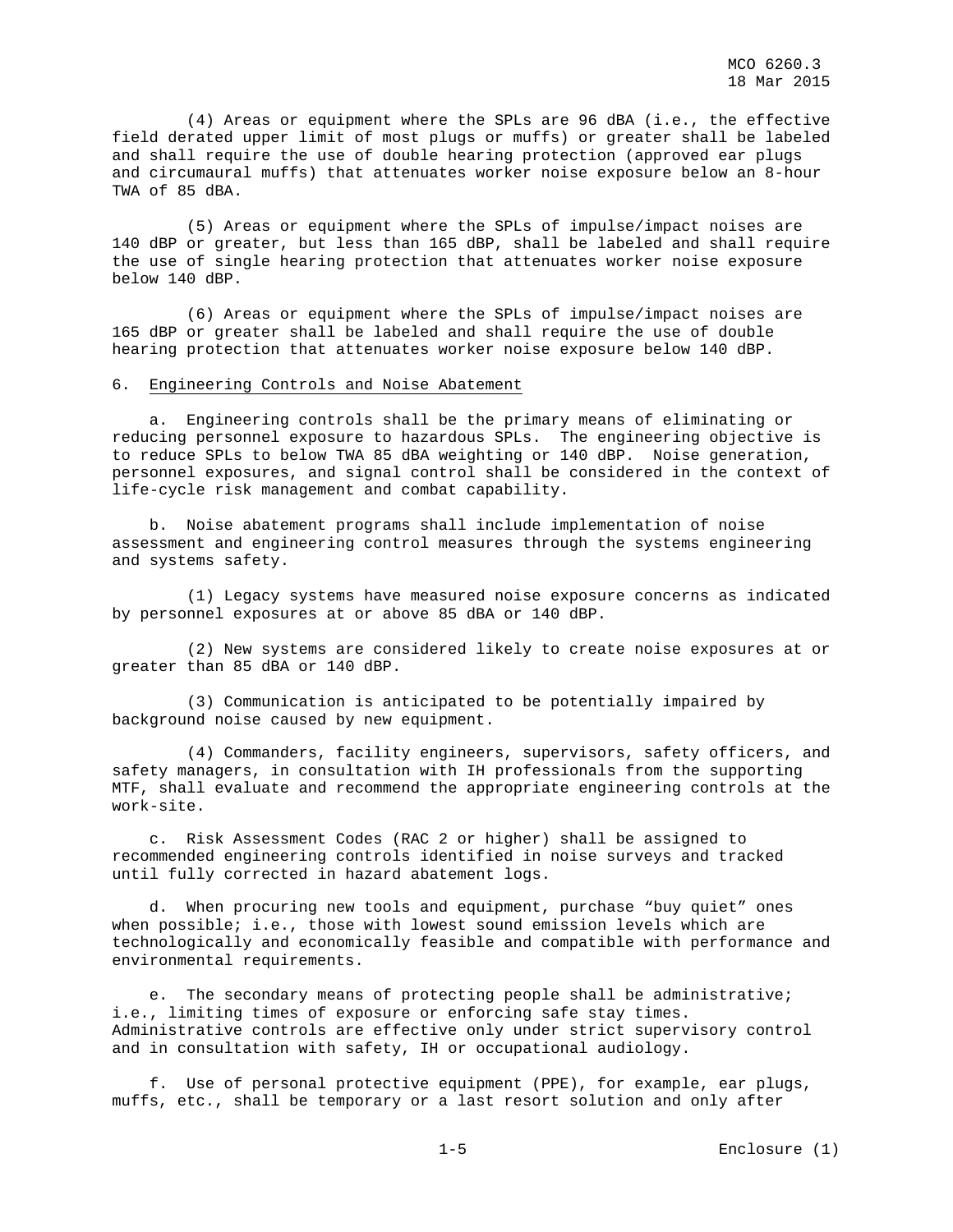noise studies have determined engineering or administrative controls are not feasible. Administrative control is mandatory when HPD will not reduce exposure at or below the 85 dBA TWA.

#### 7. Training

a. COs and OICs shall ensure supervisors, managers and personnel exposed to hazardous noise receive training on their role in preserving the mission's hearing readiness. COs, OICs, supervisors and managers are encouraged to collaborate with MTF occupational audiology subject matter experts to provide quality HCP education and training. HCP training is mandatory for all Marines, assigned Sailors and hazardous noise-exposed civilian personnel.

 b. Marines, assigned Sailors and hazardous noise-exposed civilians shall attend initial HCP training session prior to duties in hazardous noise and annually thereafter. Marines and assigned Sailors typically obtain initial HCP training at their first duty station.

 c. All Marines, assigned Sailors and hazardous noise-exposed civilian personnel shall have an annual hazardous noise awareness refresher training documented in their official training records or logs by S-3/G-3. Marines and assigned Sailors shall use "Marine Online" or equivalent electronic training records; civilian personnel will document training in their civilian training records.

 d. HCP training shall cover responsibilities to support effective noise control to include the following:

(1) importance of hearing readiness for mission success;

 (2) understanding the physical and psychological effects hazardous noise plays in situational awareness, combat effectiveness and lifelong impact on ones quality of life;

 (3) knowledge that hearing tests are performed for early detection of hearing loss and are not preventive, but a tool to alert command or unit of weaknesses in the HCP;

 (4) disciplinary actions are authorized if one is observed not using HPD in hazardous noise environments;

 (5) supervisors' and employees' responsibilities to prevent hearing loss and the importance of leading by example;

 (6) taking personal responsibility to protect one's own hearing from hazardous noise in all live fire operational training and in garrison; and

 (7) awareness training shall include discussion of hazardous noise occurrence at home, recreationally and personal choices made while using personal firearms, operating power tools and mowers, as well as volume of music listened to with and without earbuds or headphones.

 e. Effective training requires personal attention to fitting of HPDs and user feedback related to the comfort and effectiveness of varied products. Like respiratory fit testing, this indicates that maximum protection can only be obtained if the ideal fit is achieved, various commercial off-the-shelf products assist in achieving optimal fit through hearing protector selection and employee training. Such products generate a personal attenuation rating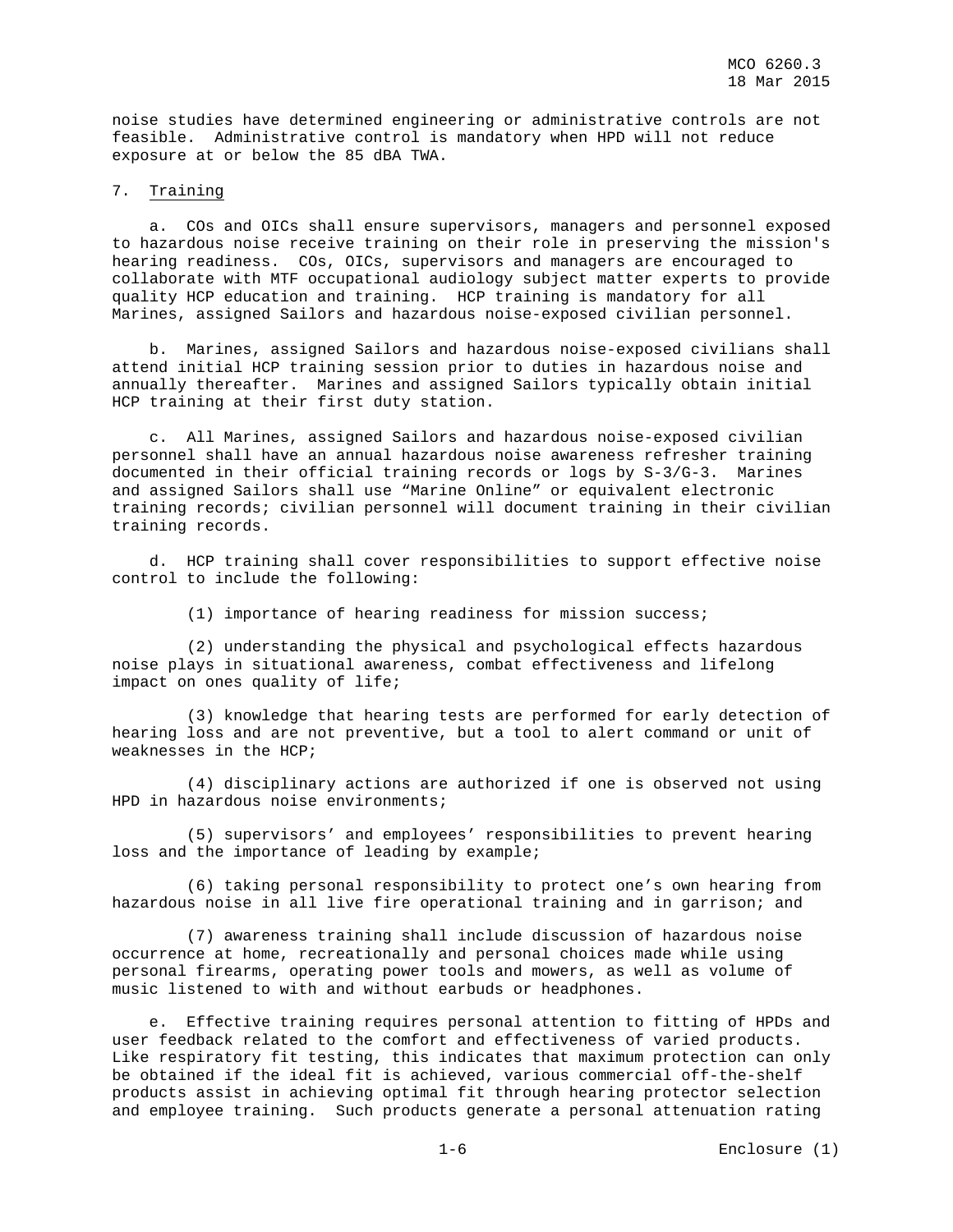(PAR) that indicates a worker's noise reduction levels for a given fitting and hearing protector. Education must also reach management and engineering personnel and address the responsibility and technical feasibility of managing operational risk related to hearing loss and noise control.

 f. Marine Corps acquisition and safety professionals will work with the Defense Acquisition University to ensure that the acquisition training curricula identify relevant risk factors associated with noise generation and provide access to noise control technology and information.

#### 8. Hearing tests and medical evaluation

 a. Commanders shall ensure completion dates for reference (baseline) audiogram (DD 2215) and annual/periodic audiogram (DD 2216) are entered and tracked in MRRS for all personnel enrolled in the HCP. This information shall also be maintained in the safety turnover binder per reference (c).

 b. Commanders are required to report via the chain of command quarterly completion rates for baseline, annual or periodic (as medically prescribed), and termination audiograms to HQMC HS. Those commands below 90 percent completion rates will develop a Plan of Action and Milestones to rectify issues that prevent a 90 percent or better completion rate.

 c. The cognizant MTF shall conduct periodic hearing tests and provide results that allow commands and units to monitor the effectiveness of the HCP.

 d. Personnel with pre-existing hearing loss exceeding enlistment/ employment standards and/or with a demonstrated increased susceptibility to noise-induced hearing loss may be excluded from occupations with noise exposure above the MCOEL. This determination shall be made by a trained and certified otolaryngologists, occupational audiologists or occupational medicine physicians.

 e. Individuals in the HCP exceeding criteria per reference (e) and reference (m) may be referred for an "Audiometric Fitness for Duty" evaluation.

 f. The individual, his or her supervisor, and command shall be notified by the MTF when either a Significant Threshold Shifts (STS) or an OSHA recordable STS occurs.

 (1) Personnel demonstrating an unresolved STS after appropriate auditory rest shall be immediately notified along with his or her command.

 (2) STSs are not recorded if it is not permanent, is not consistent with an occupational origin, or does not exceed an average of 25 dB or more above audiometric zero.

g. Terminating Hearing Test

 (1) Personnel may be removed from the HCP when noise measurements and dosimetry determine steady state SPLs are below a TWA of 85 dBA or a single exposure to impulse or impact noise of 140 dBP is not exceeded.

 (2) Assigned Marines and Sailors shall receive a termination hearing test before leaving military service. Marine Corps civilian personnel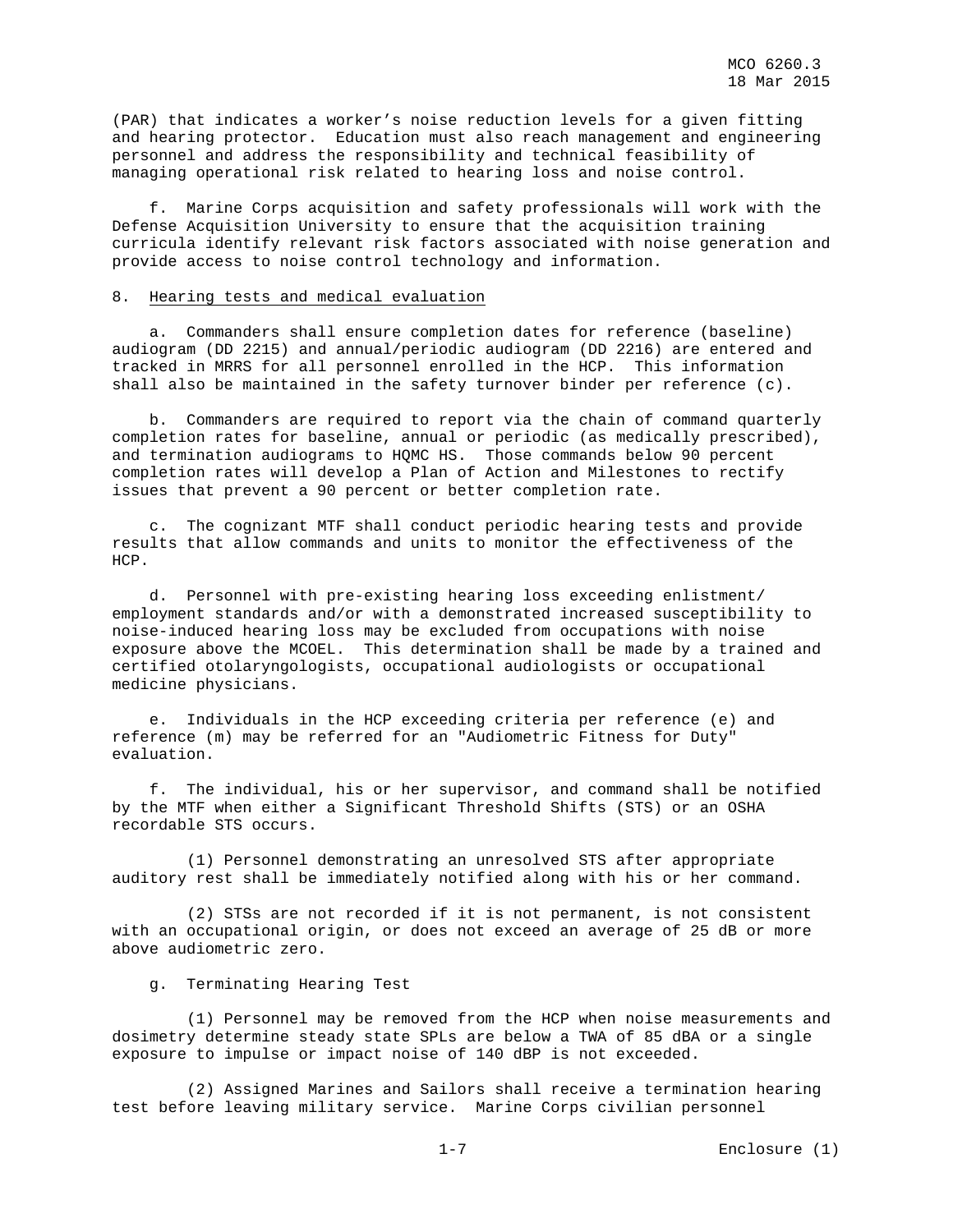enrolled in the HCP shall receive a termination hearing test within 90 days prior to separation from the service or within 90 days prior to transfer to a non-noise hazardous position.

#### 9. HPD and Combat Arms Earplugs (CAE)

 a. HPDs are considered a temporary protective measure. However, Marines, assigned Sailors and civilians exposed to hazardous noise shall wear appropriate HPDs at all times during noise hazardous operations and while in noise hazardous areas. HPDs shall constitute a permanent measure only if engineering controls are not technologically, economically, or operationally feasible. Additional guidance is available from an occupational audiologist, safety specialist, or industrial hygienist.

 b. All commands and units with hazardous noise areas and activities shall maintain an adequate, readily accessible supply of hearing protection with appropriate Noise Reduction Rating (NRRs) in work areas and passageways leading to high noise areas and at military firing ranges. HPDs shall always be available at no cost to personnel entering or assigned to work in designated hazardous noise areas. Supplies shall include all sizes of approved preformed earplugs and noise muffs, as well as an adequate supply of disposable earplugs. HPDs shall be replaced as necessary whenever they become dirty or damaged.

 c. HPD attenuation shall be evaluated by a trained and qualified audiologist or industrial hygienist for the specific noise environments in which the protector will be used per Appendix A.

 d. Refer to paragraph 5d above for designation of hazardous noise areas and equipment criteria as well as Appendix B for noise exposure limits.

 e. Double hearing protection (combination of insert and over-the-outer ear (circumaural) types of HPDs) shall be worn when sound levels exceed 104 dBA, or 165 dBP, unless an occupational audiologists, IH, or occupational medicine physician has determined that single protection is adequate for the anticipated duration of exposure.

 f. Use of custom earplugs is authorized. However, only professionally trained and certified audiologists, otolaryngologists, and other healthcare providers trained in ear impression techniques may take impressions of the ear necessary to make custom earplugs. As with all personal protective equipment, cost is the responsibility of the individual commands.

 g. Preformed sized earplugs shall be fitted and issued only under the supervision of personnel specifically trained by a qualified audiologist.

 h. All recruits and officer candidates shall receive HCP training as well as baseline/reference hearing test. This should include initial fitting of preformed sized earplugs with documentation of members' size in his/her health record.

 i. Leadership shall ensure individuals enrolled in the HCP receive proper initial fitting and enforce the correct use of HPDs. Appendix A contains HPD selection criteria.

 j. Hearing aids may not be used in conjunction with or in place of HPDs except as approved by an otolaryngologist or audiologist on a case-by-case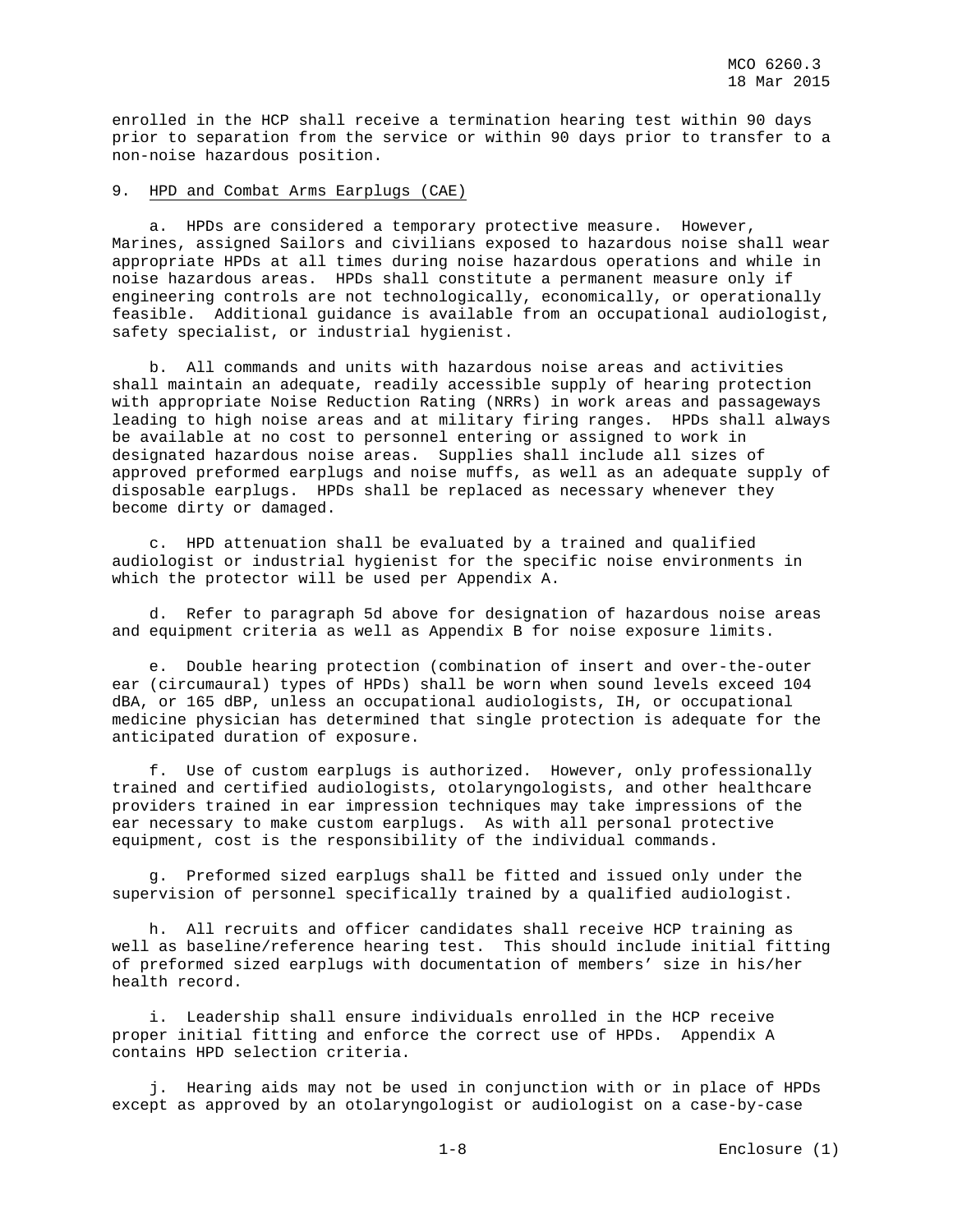basis. Appropriate use of hearing aids in noise hazardous areas shall be described in writing by attending otolaryngologist or audiologist to command authorized safety representative.

 k. The wearing of personal portable music headphones are prohibited where hazardous noise or traffic hazards exists; e.g., in industrial areas, in work areas, operating vehicles, riding bicycles, or jogging on roadways with traffic.

 l. All Marines, assigned Sailors and civilian personnel training or working on firing ranges, flight lines, participating in live-fire training exercises, as well as working in or entering designated noise hazardous areas shall receive training, fitting (under medical supervision), and issue of HPDs.

 m. Regardless of exposure time, HPDs shall be used when training or working within noise hazardous zones while hazardous noise sources are operational or when using noise hazardous weapons and tools. Personnel checking out noise hazardous tools and equipment shall demonstrate HPD possession at the time of checkout.

 o. All personnel exposed to gunfire, artillery or missile firing, under any circumstances, shall wear approved HPDs.

 p. CAEs are required tactical combat gear. Marines, assigned Sailors and civilian Marines operationally training for combat shall train with and wear CAEs along with other tactical armor.

q. All personnel must deploy with a pair of fitted hearing protectors.

 r. The CAE is an authorized part of Marines tactical combat utility uniform per reference (o). When not in use CAEs should be maintained inside their protective case in utility uniform pockets or attached to their outer tactical vest or flak jacket.

 s. National Stock Numbers (NSN) for 370-1031 Combat Arms Earplug W/in-Ear Selector Switch:

- (1) Small, NSN 6515-01-576-8837;
- (2) Medium, NSN 6515-01-576-8861; and
- (3) Large, NSN 6515-01-576-8869.

#### 10. HCP Metrics

 a. Per reference (p), hearing readiness is an assessable unit. COs and OICs shall ensure a hearing readiness status at these benchmarks: 100 percent of Marines, Sailors and at-risk civilian personnel have baseline audiograms, 95 percent of monitoring audiograms performed within one month of birth month, 100 percent of active duty personnel leaving the service and civilian personnel no longer exposed to hazardous noise receive termination audiograms. These benchmarks shall be evaluated and reported in accordance with paragraph 11 below.

 b. The following metrics provide reasonable assurance that Marine Corps commands are meeting the objectives of the HCP which will enhance the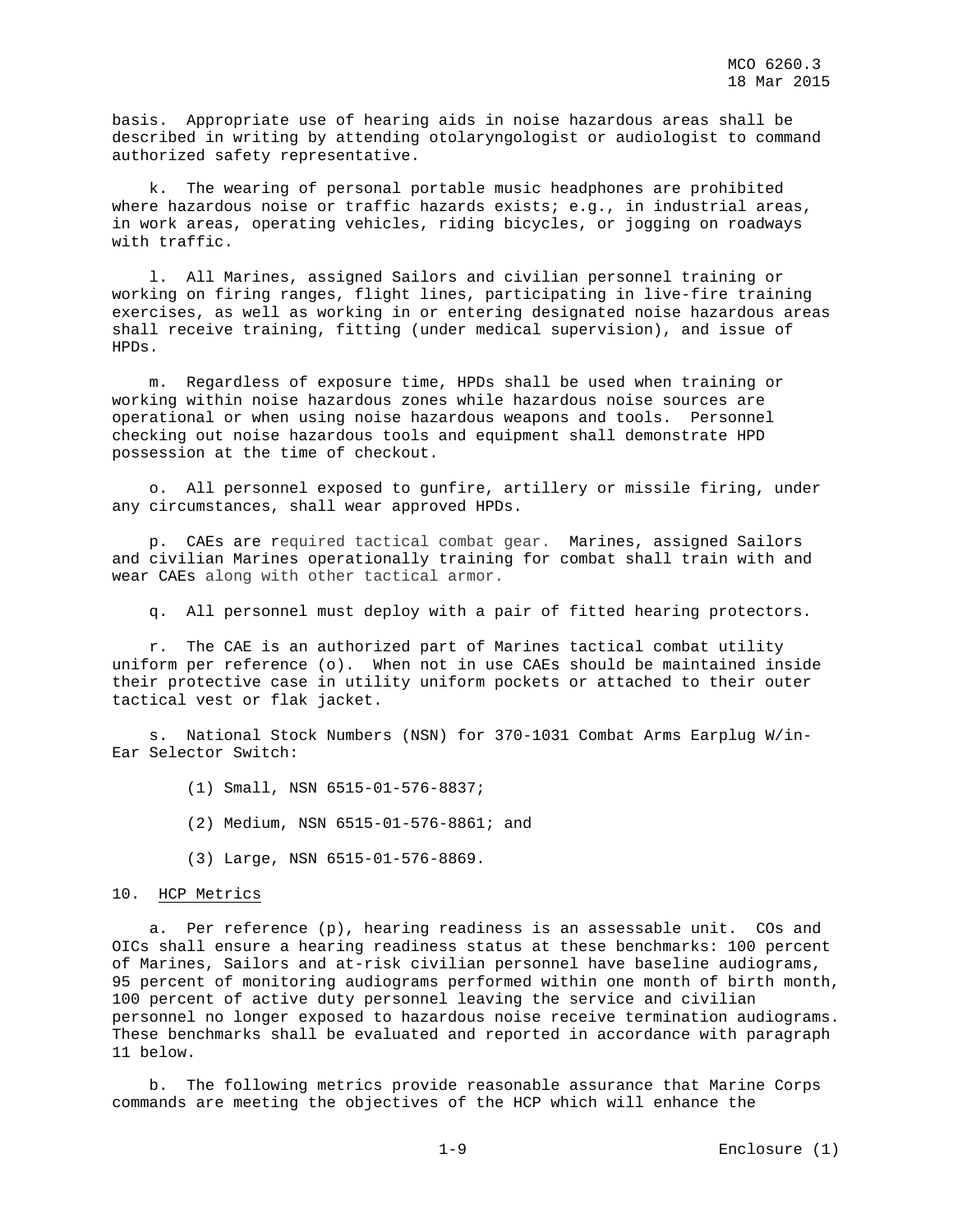effectiveness and efficiency of Marine Corps hearing readiness. This will ensure that the Marine Corps is complying with applicable laws and regulations.

 (1) Major commands shall ensure subordinate commands are up-to-date with hazardous noise inventories, baselines, monitoring and training as reported from subordinate commands via naval message. Subordinate commands shall annually report, via the chain of command, their hearing readiness status.

 (2) A command's hearing readiness shall be maintained to the following standards: 100 percent at-risk personnel have baseline audiograms, 95 percent periodic audiograms and training completed in any month completion rate measured, and 100 percent of at-risk civilian personnel removed from noise hazardous occupations receive termination audiograms.

 (3) Commands or units with less than 90 percent of Marines current per their MRRS hearing conservation report shall provide their chain of command a six-month plan of action and milestones to attain 100 percent.

### 11. Program Performance Evaluation

 a. Commands with noise hazards and/or personnel enrolled in a HCP shall evaluate its HCP effectiveness annually through examination of program performance metrics described above and implement steps to mitigate program shortfalls.

 b. All Marine Corps commands with hazardous noise sources and operations shall conduct and document an annual self-assessment of the HCP using the items of a HCP safety self-assessment described in paragraph f, below. All U.S. Marine Corps Force commanders; Commanding General, Marine Corps Combat Development Command; Commander, Marine Corps Installations Command; Commanding General, Marine Corps Logistics Command; Commanding General, Marine Corps Recruiting Command, and Commander, Marine Corps Systems Command shall annually summarize and report percentage of subordinate commands' inventory and HCP self-assessment dates no later than the last business day of the fourth quarter of each fiscal year. Submit reports via naval message to CMC SD, who will brief the ACMC on hearing readiness of the Marine Corps.

 c. Per reference (a) and this enclosure, subordinate commands shall report the following metrics to their chain of command: total number of individuals enrolled in the HCP as well as the number of personnel receiving annual audiograms to the cognizant MARFORs (both raw numbers and rates) no later than first business day of the fourth quarter of each fiscal year.

 d. For acquisition and development of new systems, identify prospective noise levels from historical data from existing systems, the modeling of anticipated noise levels, measurement of noise levels in new or modified systems, and equipment during the test and evaluation stage per reference (j). Acquisition program evaluations should consider the effectiveness of programs in managing risk to hazardous noise.

12. HCP Self-assessment Checklist. All commanders shall annually perform a HCP self-assessment using Appendix D. Maintain the assessments for three years for review by higher headquarters.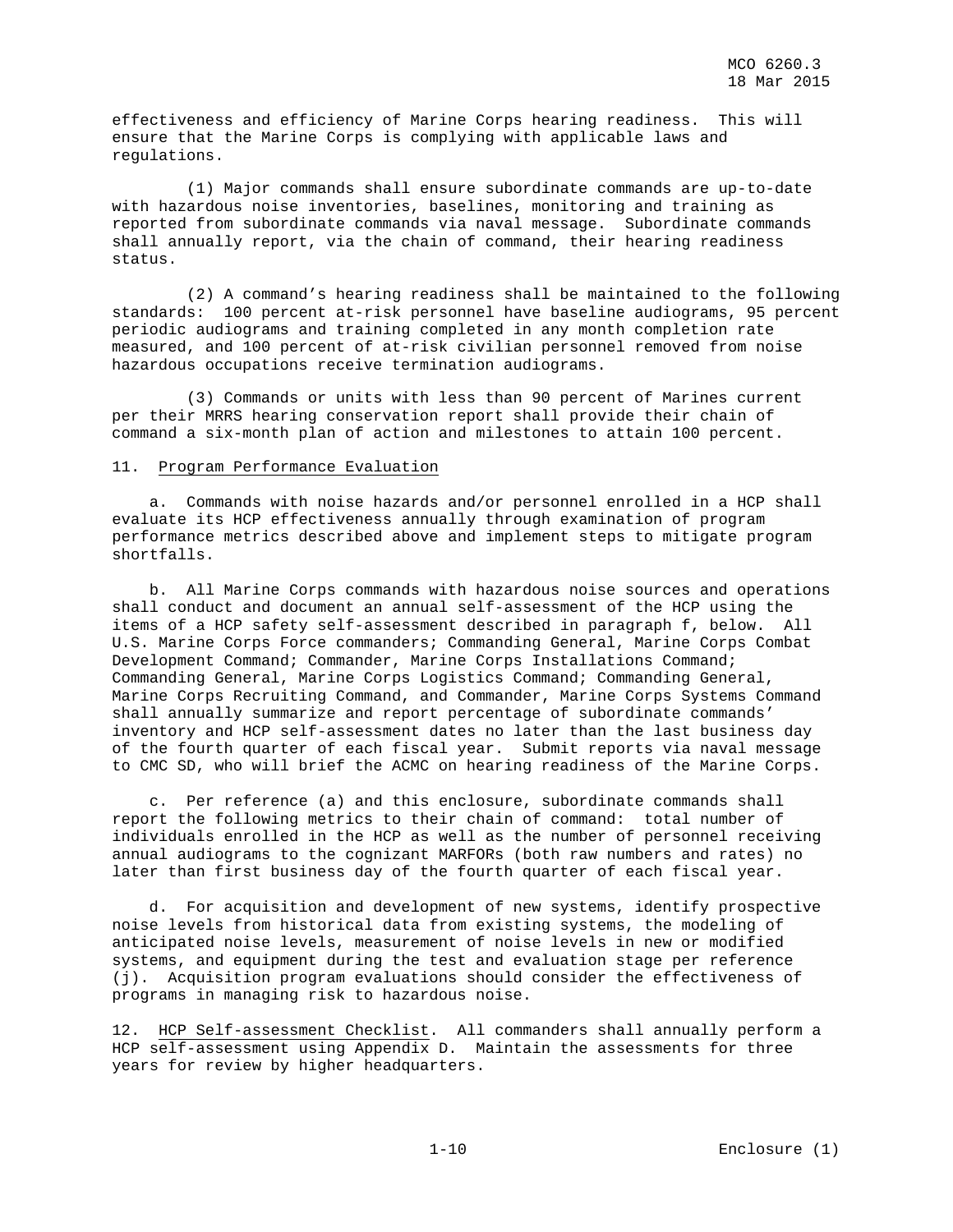13. Reporting Systems. MRRS or equivalent systems such as Enterprise Safety Applications Management System (ESAMS), WESS or other appropriate tracking tools must be used to document hearing readiness.

 a. MRRS is the authoritative source for active and reserve components. Civilians at this time require a local tracking system for unit HCP. MRRS provides commanders aggregated HCP data in the hearing conservation report and full visibility into the individual HCP status for his or her command or unit per reference (a) and this Order.

 b. Marine Corps designated medical liaisons or IMR Officer shall obtain MRRS web access from their Battalion Medical Readiness Office or from the HQMC PP&O MRRS lead project administrator at (703) 571-1048 DSN 671-1048.

 c. Units shall validate their hearing status monthly from the MRRS hearing conservation report.

 d. Permanent Threshold Shifts (PTS) reported by MTF are recorded in WESS. Hearing loss occurring over time from an occupational exposure is considered an occupational injury. A hearing loss that occurs from an instantaneous event, for example, an acoustic trauma from an explosion (over pressure), shall be recorded as an "injury" in WESS.

 e. Commands shall maintain appropriate WESS generated logs of military and civilian personnel who experience a STS or PTS. Marine Corps military personnel identified with a STS or PTS shall be recorded on a separate log equivalent to the WESS or OSHA 300 Log. Marine Corps hazardous noise exposed civilian personnel identified with an OSHA recordable hearing loss shall be recorded in WESS, an equivalent OSHA 300 Log.

 f. A copy of the MTF hearing medical surveillance results. MTF audiology departments have 21 days to notify commands/units of their personnel identified with a PTS.

#### 14. Desktop Turnover Binder

 a. Desktop turnover binders are critical to an effective and efficient HCP. Safety desktop turnover binders shall be available in every work center and typically maintained by the supervisor or safety representative. Safety specialists shall direct and oversee assembly of the safety desktop turnover binders.

 b. At a minimum, safety desktop turnover binders shall contain the following HCP items.

 (1) A copy of the DD Form 2214, Noise Survey or its equivalent from the IH survey. DD Form 2214, Noise Survey is a standard inventory tool for noise hazards. The form or survey is available from the MTF IH baseline and identifies hazardous noise operations, processes, equipment and areas.

 (2) A current copy of MRRS hearing conservation report. Hazardous noise-exposed civilian personnel require commands to manually track those exposed to hazardous noise sources, their training, and that their HPDs were fitted for the appropriate SPL.

(3) HCP training records, e.g. training attendance roster.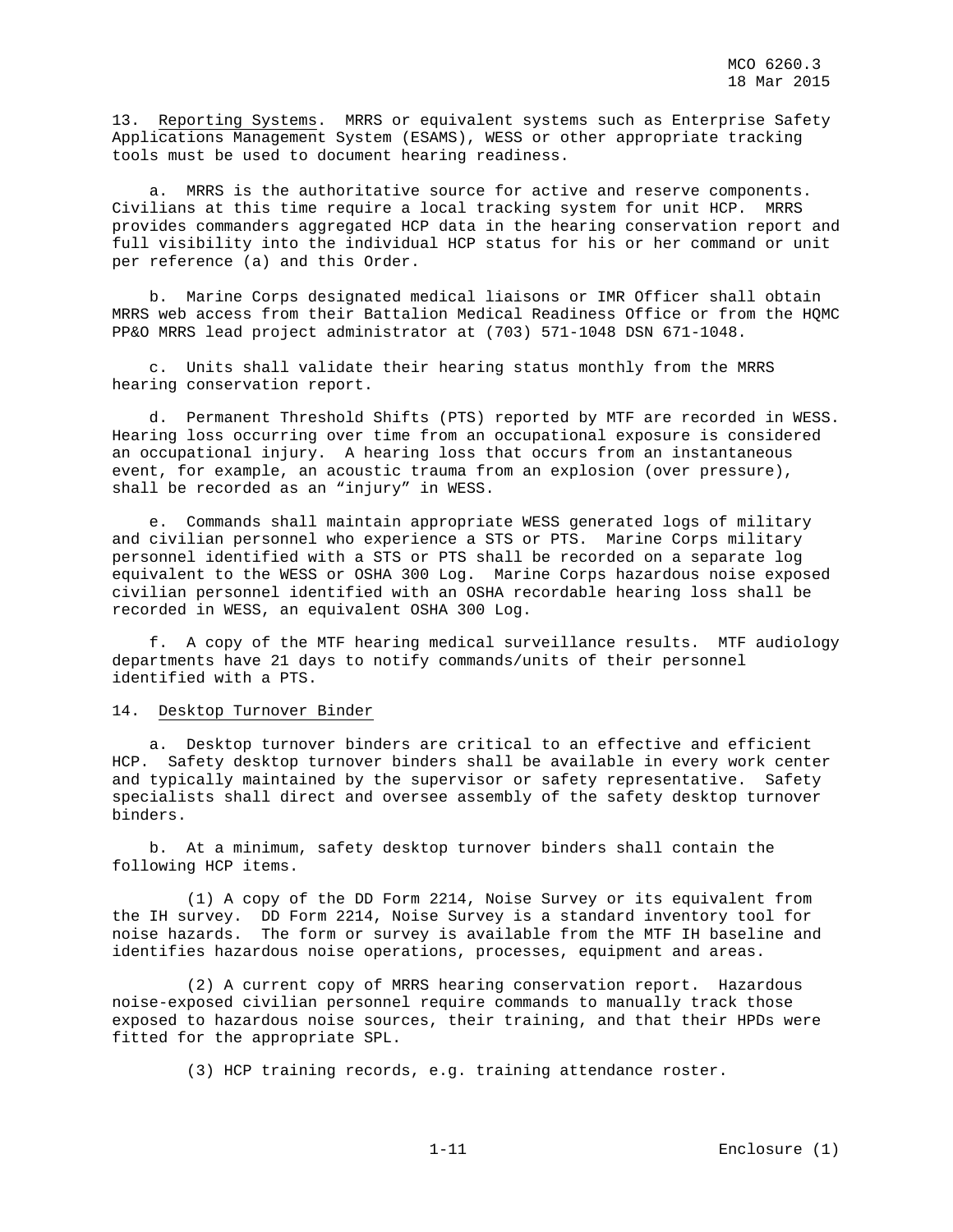15. Glossary

 a. Administrative Control. This method limits daily noise exposure or access to hazardous noise areas by control of the work schedule.

 b. Audiogram. A chart, graph, or table showing an individual's hearing threshold levels as a function of frequency.

 c. Baseline (Reference) Audiogram. An original audiogram performed prior to occupational exposure to hazardous noise. Future audiograms are compared with the baseline to identify hearing changes. Note: this reference hearing test will not be obtained unless the individual has been free from exposure to noise above 80 dBA for at least 14 hours, as well as free of diseases of the ear or hearing. HPDs shall not be worn to meet this 14 hour noise free state. Non-occupational noise sources shall also be avoided.

d. Decibel (dB). A logarithmic unit of measure used to express SPLs.

 e. dBA. The standard abbreviation for sound levels measured with a sound level meter set on the A-weighting "filter." The A- "filter" mimics the ear's sensitivity to higher frequency noise. The A-weighting, therefore, measures more of the noise frequencies that may cause hearing loss.

 f. dBP. The decibel Peak is standard abbreviation for the peak SPL in decibels. It is the unit of measure used when measuring weapons fire.

 g. Engineering Control. Engineering control is any procedure or method that reduces the sound level either at the noise source or in the hearing zone of the exposed personnel. HPDs (ear muffs, plugs, noise canceling technologies) or administrative controls are not engineering controls. HPDs are PPE.

 h. Hazardous Noise. Any steady-state noise having an 8-hour TWA noise level greater than or equal to 85 dBA, or exposure to impulse and/or impact noise levels of 140 dBP or greater, regardless of duration.

 i. Hazardous Noise Area. Any area where workers are likely to be exposed to noise levels equal to or greater than an 8-hour TWA of 85 dBA, or where impulse noise levels are greater than or equal to 140dBP.

 j. Impulse, Impact or Peak Noise. A sound of short duration, usually less than 1 second, with an abrupt onset and rapid decay. Short bursts of automatic weapons fire are considered impulse noise.

 k. Monitoring Audiograms. Periodic audiograms usually performed annually after the baseline or reference audiogram to detect early signs of hearing loss.

 l. Permissible Exposure Limit (PEL). Maximum daily human exposure to a chemical substance or a physical agent such as noise allowed in a workroom's air over an 8-hour shift. Established by OSHA, it is based either on a time weighted average or the maximum exposure limit prescribed by regulation.

 m. Permanent Threshold Shift (PTS)(Recordable). A hearing test (audiogram) with a change in a hearing threshold relative to the baseline audiogram of an average of 10 dB or more in either ear at 2000, 3000 and 4000

1-12 Enclosure (1)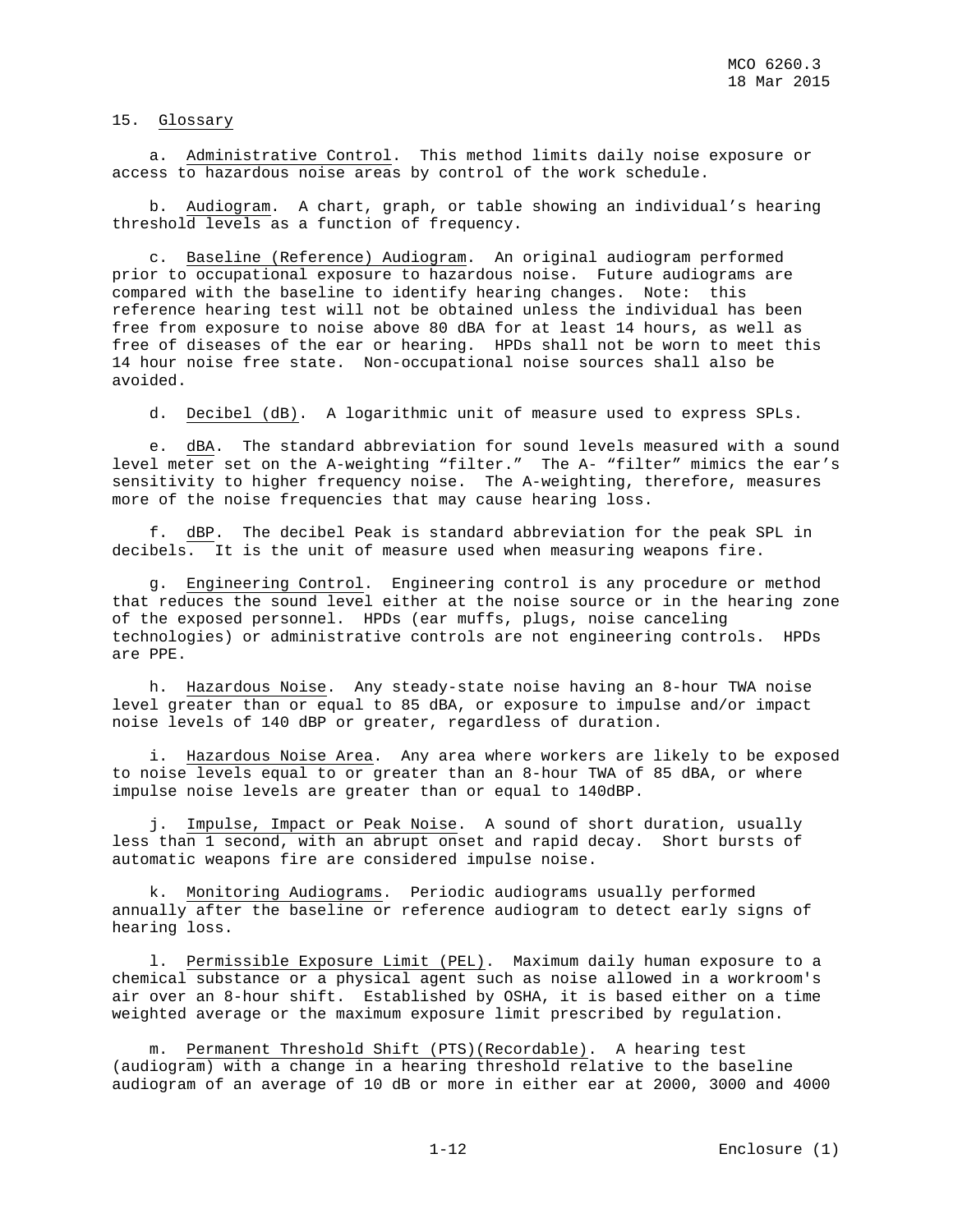hertz and total hearing level is 25 decibels (dB) or more above audiometric zero (also averaged at 2000, 3000 and 4000 hertz in the same ear(s).

 n. Revised baseline (reference) audiogram. A revised or re-established audiogram after determination that a change in hearing is permanent. Note: this revised baseline (reference) hearing test will not be obtained unless the individual has been free from exposure to noise above 80 dBA for at least 14 hours, as well as free of diseases of the ear or hearing. HPDs shall not be worn to meet this 14-hour noise-free state. Non-occupational noise sources shall also be avoided.

 o. Time-Weighted Average (TWA). An average exposure over a given period of a person's working time, as determined by continuous or intermittent measurements (sampling) during the period.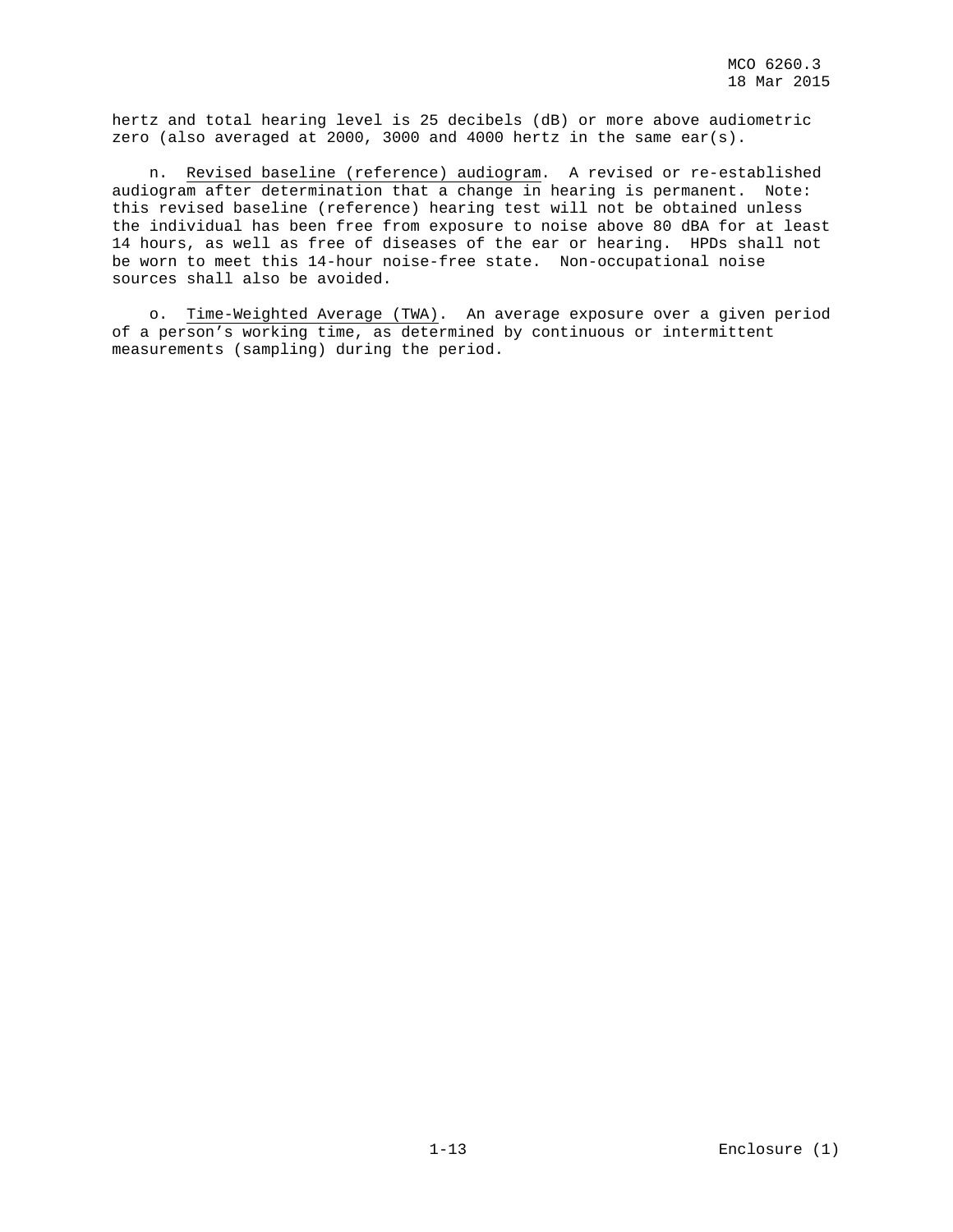#### **Appendix A**

#### **HEARING PROTECTIVE DEVICES (HPDs)**

1. Available hearing protectors include preformed earplugs, noise muffs, ear canal caps, noise attenuating helmets, as well as musician or custom earplugs. Hearing protectors can also be worn in combination (e.g., earplugs with noise muffs or noise attenuating helmet).

2. Preformed earplugs, once fitted, need to be rechecked annually for appropriate size and any signs of deterioration. In some cases, individuals may require earplugs of a different size or type for each ear.

3. Helmets and noise muffs need to be rechecked at least twice a year for appropriate use and to replace any worn/deteriorated seals.

4. A combination of insert and over the outer ear (circumaural) types of HPD (double protection) shall be worn when sound levels exceed 104 dBA, or 165 dBP, unless an occupational audiologists, IH, or occupational medicine physician has determined that single protection is adequate for the anticipated duration of exposure.

5. The actual effectiveness of any individual hearing protector cannot be determined under workplace conditions; however, both references (a) and (c) require that personal hearing protection be worn to attenuate the occupational noise exposure of employees to within the limits of the occupational exposure limit. Hearing protectors are evaluated under rigorous laboratory conditions specified by the American National Standards Institute in ANSI Z24.22-1957 (R1971) and ANSI S3.19-1974. However, OSHA's experience and the published scientific literature indicate that laboratory-obtained real ear attenuation for hearing protectors can seldom be achieved in the workplace.

6. The Navy and Marine Corps Public Health Center (NMCPHC) website at <http://www.nmcphc.med.navy.mil/> provides guidance and links to sites with additional information on selecting HPDs that have been tested for attenuation under American National Standards Institute requirements. Consult occupational audiologist or industrial hygienist for specifics per references (a) and (m).

7. Appendix B provides information on how to determine the adequacy of hearing protector attenuation using the Noise Reduction Rating (NRR) of a given hearing protector.

a. Field Attenuation of HPDs. To estimate the attenuation afforded to a noise-exposed employee in an actual work environment by muffs, plugs, or a combination of both, proceed as follows.

(1) For muffs or plugs:

 (a) Obtain the Noise Reduction Rating (NRR) which is on the packaging of the HPD.

 (b) Subtract 7 dB from the NRR to correct for using A-weighted measurements. For C-weighted measurements and peak measurements, no correction is needed.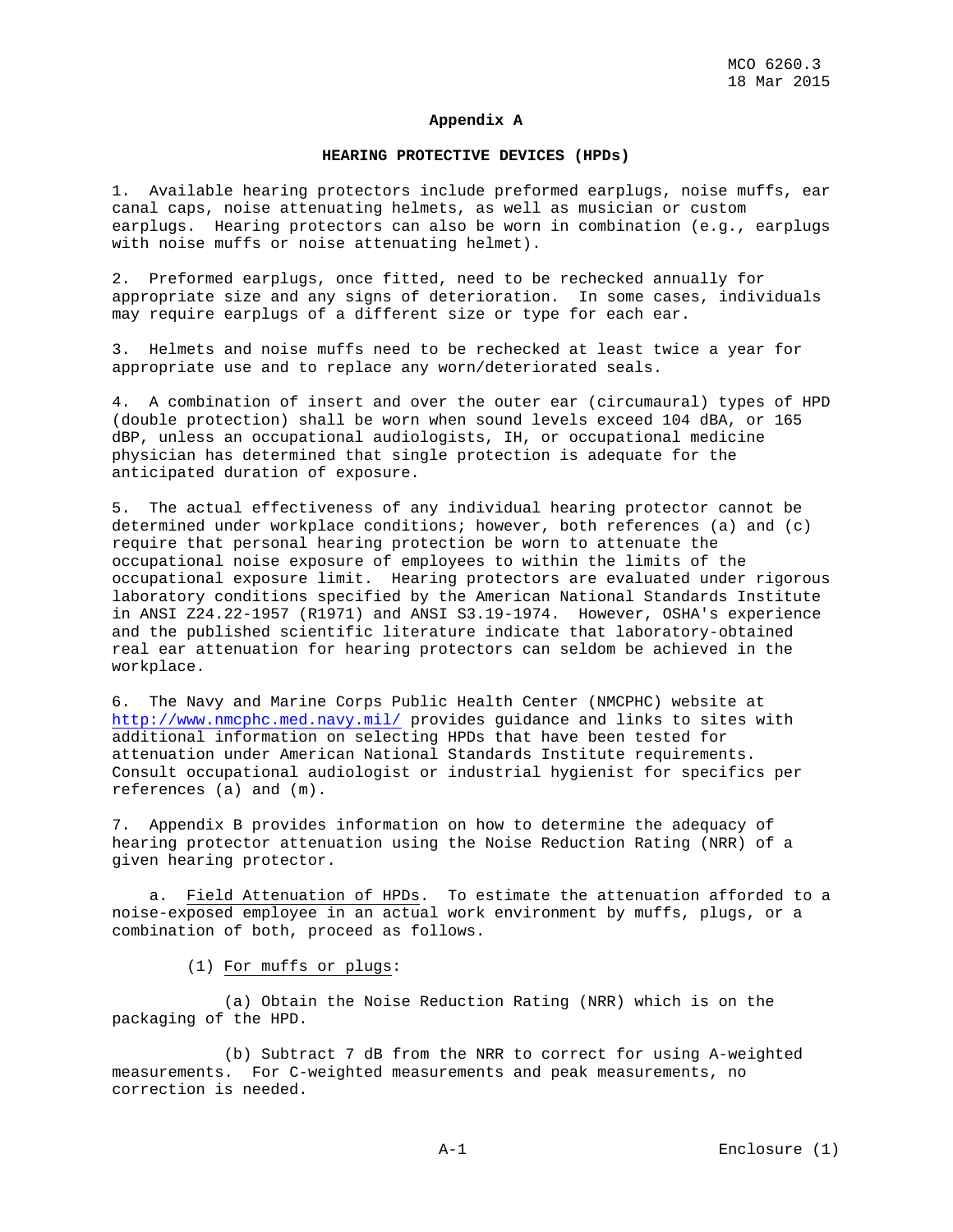(c) To adjust for workplace conditions, apply a safety factor of 50 percent. This is because the field use of HPDs does not afford the same degree of protection achieved in the laboratory using well-trained subjects under ideal test conditions

(2) For dual protection (i.e., muffs and plugs):

 (a) Obtain the NRR for the higher rated hearing protector, subtract 7 dB if using A-weighted measurements, no correction for C-weighted measurement or peak measurements, and apply a safety factor of 50 percent.

 (b) Then add 5 dB to the field-adjusted NRR to account for the use of the second hearing protector.

(3) Calculation examples are provided in Appendix B.

 (4) Personnel shall not be exposed to noise levels greater than 100 dBA (i.e., the effective field derated upper limit of dual HPDs) without wearing dual hearing protection (i.e. muffs and plugs) and implementing administrative controls to bring the effective exposure to less than an 8 hour TWA of 85 dBA or 140 dBP.

| <b>SPL</b>                                                                                                                                                                                                                                                                                                                                                                                                                                                                                                                                                                                                                                                                                                    | <b>HPD Requirement</b>                                                                                                                                                                | Rationale $\frac{1}{2}$                                                                                                                                                                                                                                                                                                                                                                                             |  |  |  |
|---------------------------------------------------------------------------------------------------------------------------------------------------------------------------------------------------------------------------------------------------------------------------------------------------------------------------------------------------------------------------------------------------------------------------------------------------------------------------------------------------------------------------------------------------------------------------------------------------------------------------------------------------------------------------------------------------------------|---------------------------------------------------------------------------------------------------------------------------------------------------------------------------------------|---------------------------------------------------------------------------------------------------------------------------------------------------------------------------------------------------------------------------------------------------------------------------------------------------------------------------------------------------------------------------------------------------------------------|--|--|--|
| $\geq$ 85 - 96 dBA<br><b>or</b><br>$\geq$ 140 dBP - < 165 dBP                                                                                                                                                                                                                                                                                                                                                                                                                                                                                                                                                                                                                                                 | Single (plugs or muffs) with derated<br>NRR that will bring the effective<br>exposure to less than an 8-hour TWA of<br>85 dBA or 140 dBP                                              | <b>Ex.</b> A more effective HPD might be considered to have a NRR<br>of 29. The effective "dBA" derated NRR is approx. 11 (i.e. 29)<br>$-7$ x 0.5). The approximate upper SPL attenuation limit of the<br>derated single HPD is 96 dBA (i.e., $85 + 11$ )                                                                                                                                                           |  |  |  |
| $> 96 - 100$ dBA<br><b>or</b><br>$\geq 165$ dBP                                                                                                                                                                                                                                                                                                                                                                                                                                                                                                                                                                                                                                                               | <b>Double</b> (plugs and muffs) with derated<br>NRR that will bring the effective<br>exposure to less than an 8-hour TWA of<br>85 dBA or 140 dBP                                      | <b>Ex.</b> One HPD has a NRR of 29 and the other has a NRR of 27.<br>The effective "dBA" derated NRR for the higher rated HPD is<br>approx. 11 (i.e. $29 - 7 \times 0.5$ ). The second HPD adds<br>approximately 5 dB of additional attenuation. The approximate<br>upper SPL attenuation limit of the derated <b>double</b> HPDs is 101<br><b>dBA</b> (i.e., $85 + 11 + 5$ ). (Upper limit was rounded to 100 dBA) |  |  |  |
| $>100$ dBA                                                                                                                                                                                                                                                                                                                                                                                                                                                                                                                                                                                                                                                                                                    | <b>Double</b> (plugs and muffs) with a<br>derated NRR combined with<br>administrative controls to bring the<br>effective exposure to less than an 8-<br>hour TWA of 85 dBA or 140 dBP | Same basic rationale as for "Double" HPDs                                                                                                                                                                                                                                                                                                                                                                           |  |  |  |
| <sup>1</sup> OSHA's experience and the published scientific literature indicate that laboratory-obtained real ear attenuation NRR values for HPDs can seldom be achieved in the<br>workplace. Therefore, OSHA has implemented the concept of 50 percent derating of labeled NRRs as a tool to make determinations of HPD adequacy. Studies have found<br>that on average, workers only received approximately 50 percent of the published NRR values and OSHA felt that this should be accounted for especially in programs with<br>high STS rates. The 50 percent derating means that the listed NRR of a HPD is divided by half in an effort to more realistically represent a HPD's real world attenuation |                                                                                                                                                                                       |                                                                                                                                                                                                                                                                                                                                                                                                                     |  |  |  |

Summary of HPD Use Requirements<sup>1,2</sup>

high STS rates. The 50 percent derating means that the listed NRR of a HPD is divided by half in an effort to more realistically represent a HPD's real world attenuation..<br><sup>2</sup>The "96" and "100" dBA criterion for single and type of HPD based upon the actual derated attenuation properties of the HPD for the given assessed environment and other factors such as comfort, length of use, cost, cleaning and maintenance, etc.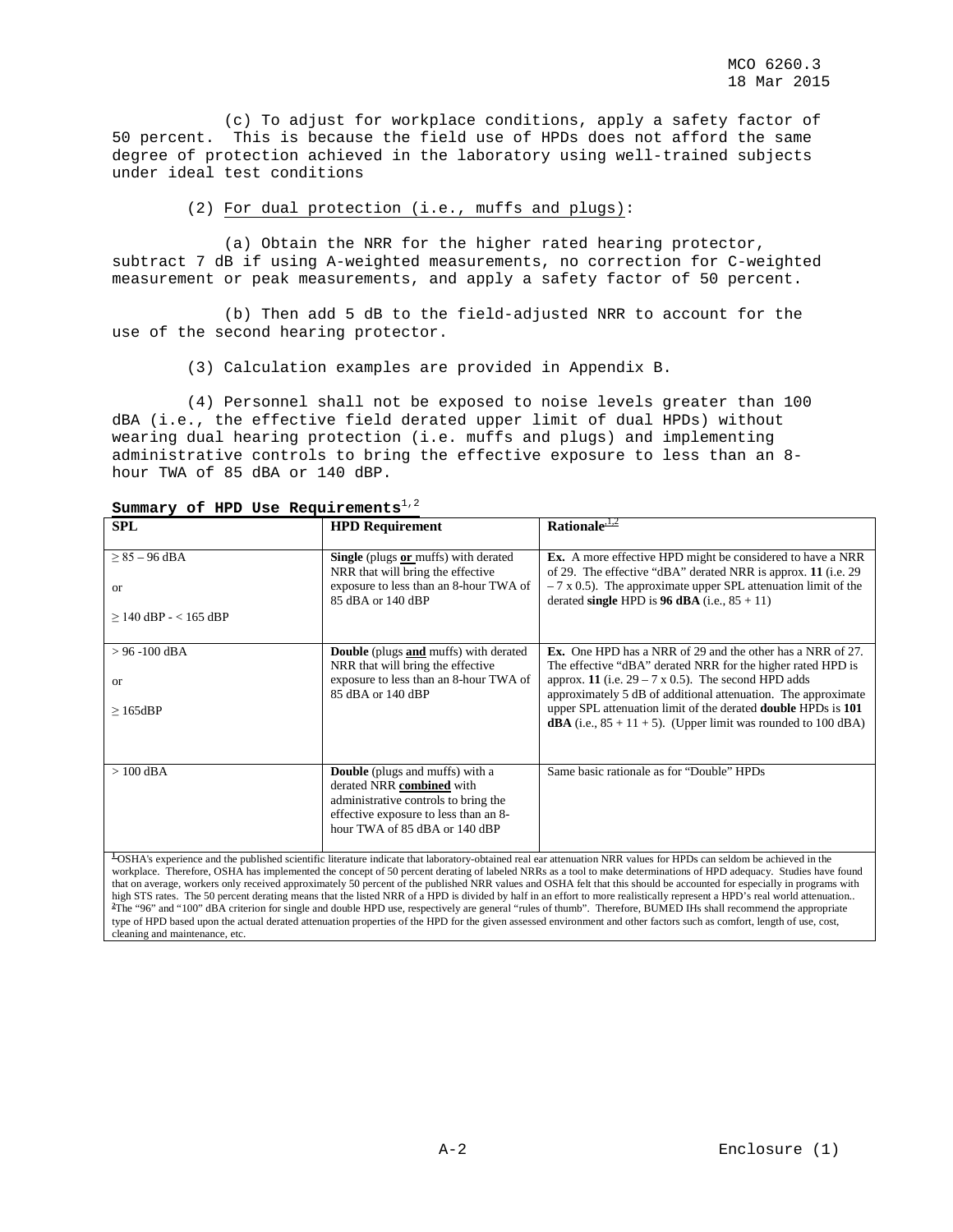# **Positive and negative features of some HPDs**

|                                                                                                                                                                                                                                                                                                                                                                                                                                                                                                                                                                                                                                                                                                                                                                                                                                                                                                                                                                                                                                                                                                                                                                                                           |                                                                                                                                                                                                                                                                                       |                                                                                                                                                                                   | <b>Typical Derated</b>                                                                                         |  |  |
|-----------------------------------------------------------------------------------------------------------------------------------------------------------------------------------------------------------------------------------------------------------------------------------------------------------------------------------------------------------------------------------------------------------------------------------------------------------------------------------------------------------------------------------------------------------------------------------------------------------------------------------------------------------------------------------------------------------------------------------------------------------------------------------------------------------------------------------------------------------------------------------------------------------------------------------------------------------------------------------------------------------------------------------------------------------------------------------------------------------------------------------------------------------------------------------------------------------|---------------------------------------------------------------------------------------------------------------------------------------------------------------------------------------------------------------------------------------------------------------------------------------|-----------------------------------------------------------------------------------------------------------------------------------------------------------------------------------|----------------------------------------------------------------------------------------------------------------|--|--|
| <b>TYPE</b>                                                                                                                                                                                                                                                                                                                                                                                                                                                                                                                                                                                                                                                                                                                                                                                                                                                                                                                                                                                                                                                                                                                                                                                               | <b>POSITIVE</b>                                                                                                                                                                                                                                                                       | <b>NEGATIVE</b>                                                                                                                                                                   | <b>Min - Max Noise Reduction</b><br>Ratings $(NRR)^1$                                                          |  |  |
| Plugs (pre-molded)                                                                                                                                                                                                                                                                                                                                                                                                                                                                                                                                                                                                                                                                                                                                                                                                                                                                                                                                                                                                                                                                                                                                                                                        | Inexpensive;<br>Variety of sizes;<br>Easily carried;<br>Easily soiled.                                                                                                                                                                                                                | Individual fitting by medical personnel<br>required;<br>Frequent reinsertion may cause<br>irritation;<br>May loosen with jaw movement.                                            | Depending on product,<br>compliance & fit<br>$\approx$ (0 to 10dB NRR when derated)                            |  |  |
| <b>Disposable</b>                                                                                                                                                                                                                                                                                                                                                                                                                                                                                                                                                                                                                                                                                                                                                                                                                                                                                                                                                                                                                                                                                                                                                                                         | Inexpensive;<br>One-size-fits-most;<br>Easily carried;<br>Shows dirt so replaced more<br>frequently                                                                                                                                                                                   | Requires conscientious insertion;<br>May loosen with jaw movement;<br>Limited choice of size:<br>Not easily cleaned.                                                              | Depending on product,<br>(0 to 16 dB NRR when derated)                                                         |  |  |
| <b>Custom Molded Plugs</b>                                                                                                                                                                                                                                                                                                                                                                                                                                                                                                                                                                                                                                                                                                                                                                                                                                                                                                                                                                                                                                                                                                                                                                                | Comfortable;<br>May be worn for long periods;<br>Sense of ownership/compliance with<br>use:<br>Can accommodate Comms. & other<br>specialized use;<br>Can be cleaned.<br>May include interchangeable filters to<br>vary level of noise reduction; Easily<br>soiled; not easily cleaned | Expensive<br>Requires medically supervised ear<br>impression;<br>If lost or damaged must remake;<br>With weight loss may not fit correctly;<br>May loosen with jaw movement       | Depending on product,<br>compliance fit and electronic<br>features.<br>$\approx$ (0 to 16 dB NRR when derated) |  |  |
| <b>Headband Ear Canal Caps</b>                                                                                                                                                                                                                                                                                                                                                                                                                                                                                                                                                                                                                                                                                                                                                                                                                                                                                                                                                                                                                                                                                                                                                                            | Quickly fitted without touching ears<br>or caps;<br>Easily carried;<br>Inexpensive;<br>Easily cleaned                                                                                                                                                                                 | Relatively poor sound attenuation;<br>May be uncomfortable after short time                                                                                                       | Depending on product,<br>compliance & fit.<br>$\approx$ (0 to 7 dB NRR) when derated                           |  |  |
| <b>Circumaural Noise Muffs</b>                                                                                                                                                                                                                                                                                                                                                                                                                                                                                                                                                                                                                                                                                                                                                                                                                                                                                                                                                                                                                                                                                                                                                                            | Can be worn over plugs;<br>Universal fit (one size fits most);<br>Can accommodate Comms. & other;<br>Can be cleaned                                                                                                                                                                   | Relatively Expensive;<br>If swivel band must have support strap;<br>May be difficult to wear with other<br>PPE:<br>Heavy;<br>Difficult to carry;<br>Hair and eyeglasses interfere | Depending on product,<br>compliance fit and electronic<br>features.<br>$\approx$ (0 to 16 dB NRR when derated) |  |  |
| $^{1}$ OSHA's experience and the published scientific literature indicate that laboratory-obtained real ear attenuation NRR values for HPDs can seldom be achieved in the<br>workplace. Therefore, OSHA has implemented the concept of 50 percent derating of labeled NRRs as a tool to make determinations of HPD adequacy. Studies have found<br>that on average, workers only received approximately 50 percent of the published NRR values and OSHA felt that this should be accounted for especially in programs with<br>high STS rates. The 50 percent derating means that the listed NRR of a HPD is divided by half in an effort to more realistically represent a HPD's real world attenuation.<br>Any single type of hearing protective device will not meet the needs of all personnel in a HCP. The appropriate types of HPDs should be selected while considering the<br>factors listed above and the amount of attenuation required reducing noise to levels below an 8 hour TWA of 85 dBA or 140 dbP. Refer to the command's most recent IH<br>survey for specific HPD recommendations or consult with your supporting BUMED MTF, NEPMU or the Navy and Marine Corps Public Health Center. |                                                                                                                                                                                                                                                                                       |                                                                                                                                                                                   |                                                                                                                |  |  |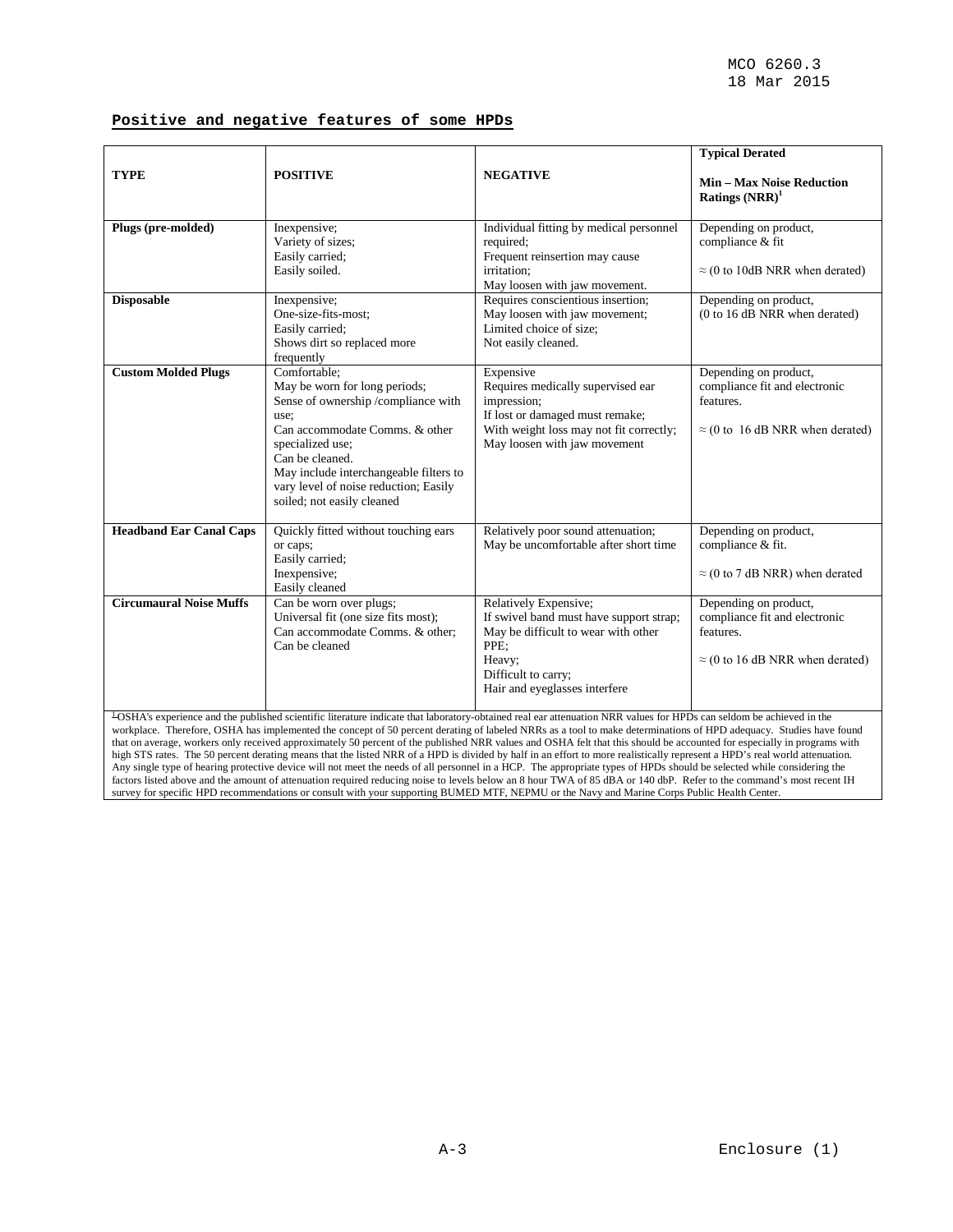## **Appendix B**

## **HEARING PROTECTION DEVICES STAY TIMES**



# **Administrative Control of Noise Exposure with Hearing Protective Devices Maximum Stay Times**



NOTE: Values may also be calculated using the formula:

$$
T = \frac{16}{2^{\left(\frac{L-82}{3}\right)}}
$$

3 85  $8x2$ *L*  $T = 8x$ − =

Where:  $T = \text{time in}$   $\sigma\left(\frac{L-0.2}{3}\right)$  hours (decimal)

L = effective sound level in dBA, i.e. environmental SPL - NRR

\* Sound levels may be measured in either dBA or dBC. However, if dBA is used, the NRR must be reduced by 7 dB.

Intermediate values may be interpolated by adding or subtracting the decibel difference to the appropriate column.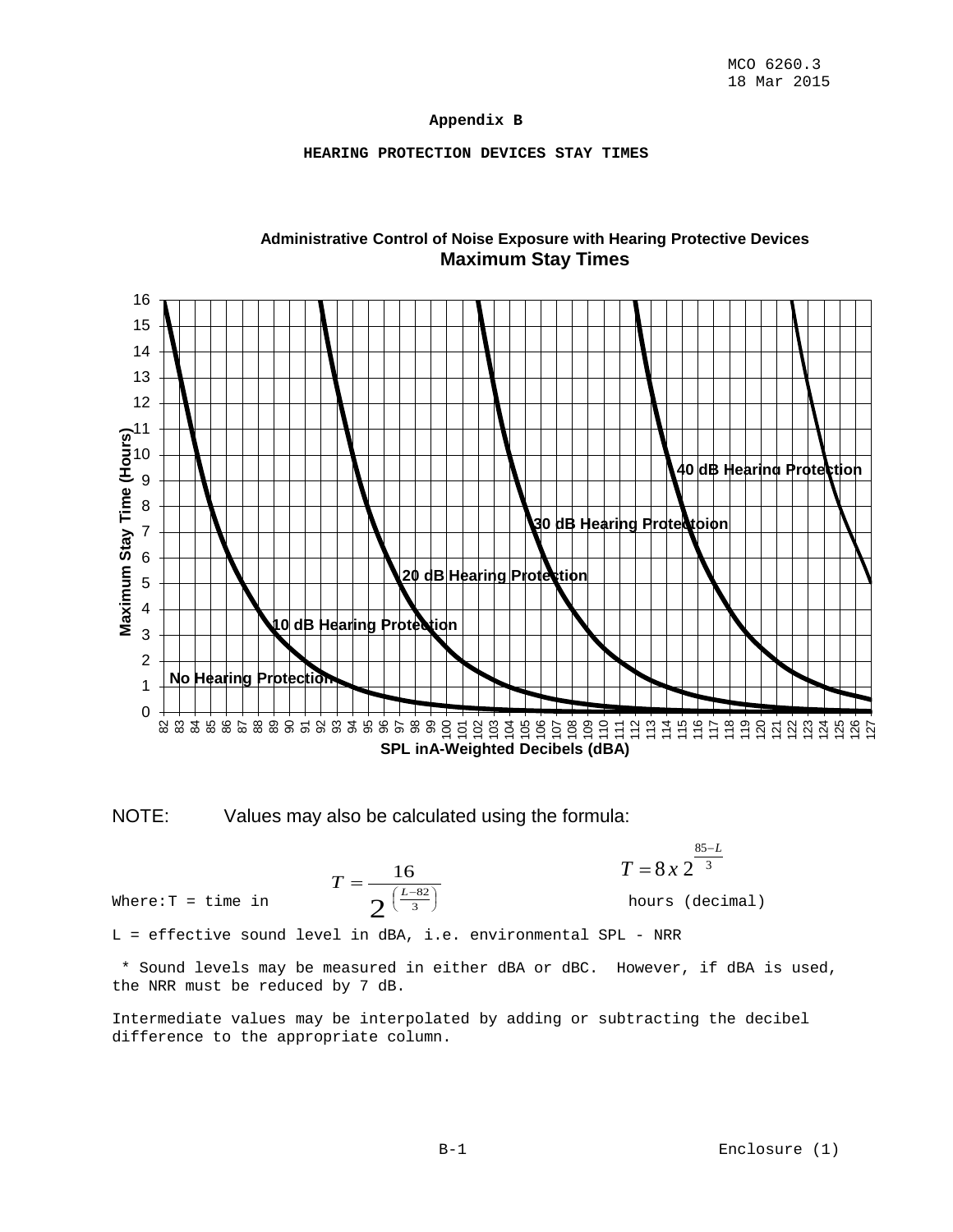#### **Appendix C**

#### **Hearing Readiness Metrics**

#### 1. Two metrics track HCP effectiveness

 a. Significant Threshold Shifts (STS) rate is defined as a change in hearing threshold relative to the current Baseline (Reference) Audiogram of an average of 10 dB or more at 2000, 3000, and 4000 Hz, in either ear). STS rate is defined as the number of STSs identified during annual audiograms, regardless of the findings of follow-up audiometry, for each 100 workers identified as potentially exposed to hazardous noise and tested during the annual reporting period. STS rates shall be monitored over time with statistical process control to identify changes in statistical behavior.

STS Rate Formula

A = Number of persons who have a significant threshold shift

B = Number of employees requiring annual audiograms

STS Rate =  $(A/B)$  X 100

 b. Audiogram Completion (AC) rate is defined as the "percentage of workers identified as requiring annual audiograms who receive their audiograms."

#### AC Rate Formula

A = Number of persons who receive annual audiograms

B = Number of persons requiring annual audiograms

AC Rate =  $(A/B)$  X 100

2. Hearing readiness rates are intended primarily for installations and units to monitor their effectiveness in preventing noise-induced hearing loss. STS rates and AC rates are also used to monitor effectiveness of the HCP. Because STS rates are heavily influenced by the percentage of exposed workers actually receiving annual audiograms, the rate of completion of audiograms is also measured. The STS rate and the audiogram completion rate shall be calculated per reference (a).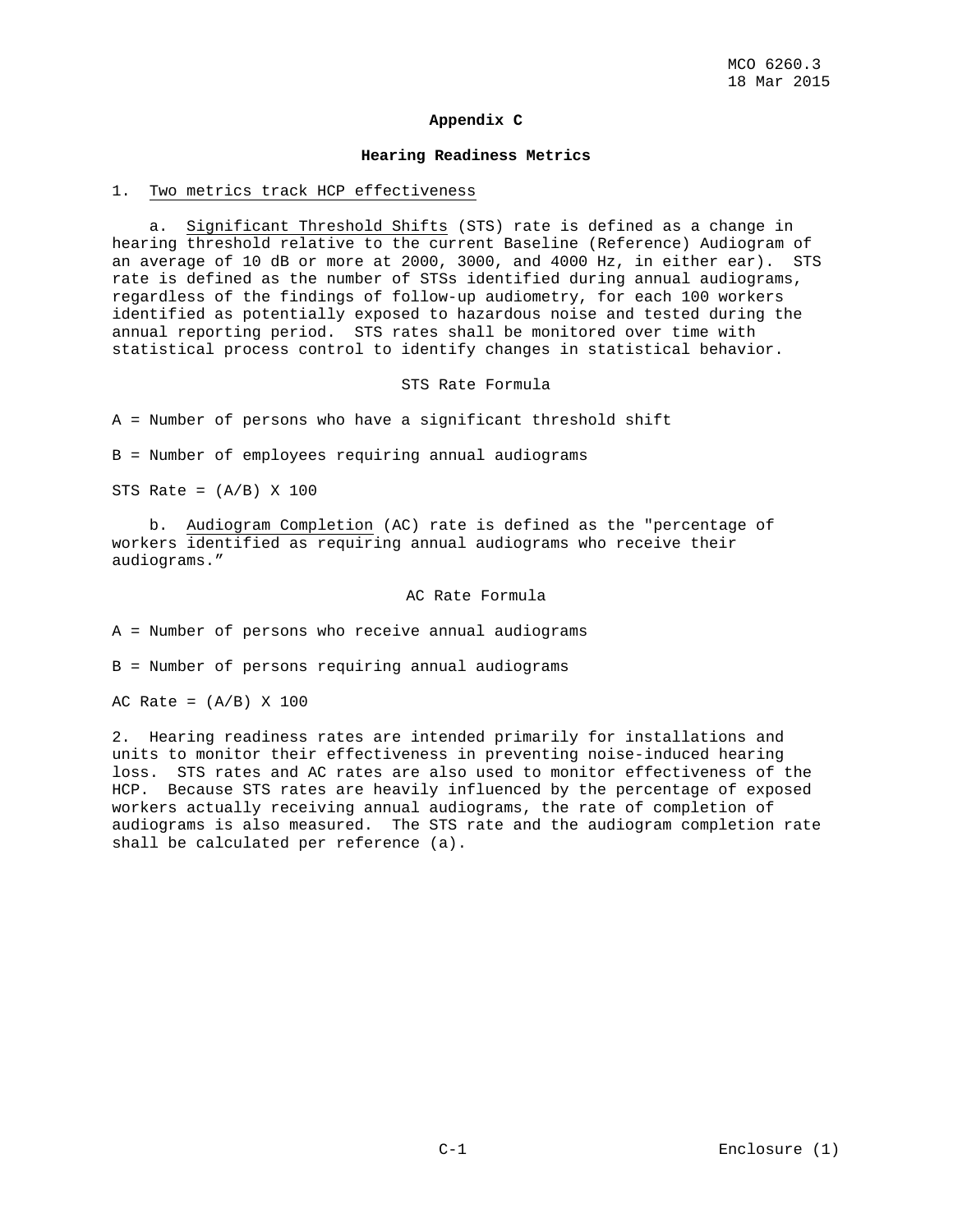#### **Appendix D**

#### **HCP Self-Assessment**

Unit HCP self-assessment checklist:

 a. Do Supervisors maintain data in MRRS or equivalent electronic system for his or her Marines, Sailors as well as hazardous noise-exposed civilian personnel?

Answer:

 b. Does the HCP trainer maintain a written lesson plan that addresses the following:

(1) Importance of hearing readiness for mission success?

 (2) Understanding the physical and psychological effects hazardous noise plays in situational awareness, combat effectiveness and lifelong impact on ones quality of life?

 (3) Knowledge that hearing tests are performed for early detection of hearing loss and are not preventive, but a tool to alert command or unit of weaknesses in HCP?

 (4) Knowledge that disciplinary actions are authorized if one is observed not using HPD in hazardous noise environments?

 (5) The responsibilities of both supervisors and employees in the prevention of hearing loss?

 (6) Incorporation of HCP responsibilities during new employee and supervisory training?

 (7) Responsibility to protect one's own hearing from hazardous noise in all live-fire operational training and in garrison?

 (8) Discussion of hazardous noise occurrence at home, recreationally and personal choices made while using personal firearms, operating power tools and mowers, as well as volume of music listened to with and without earphones or headphones?

(9) The importance of properly fitted HPDs?

Answer:

 c. Do Marines, Sailors and civilian personnel complete their hearing appointments?

#### Answer:

d. Does MTF notify supervisors of employee no-shows for appointments?

Answer: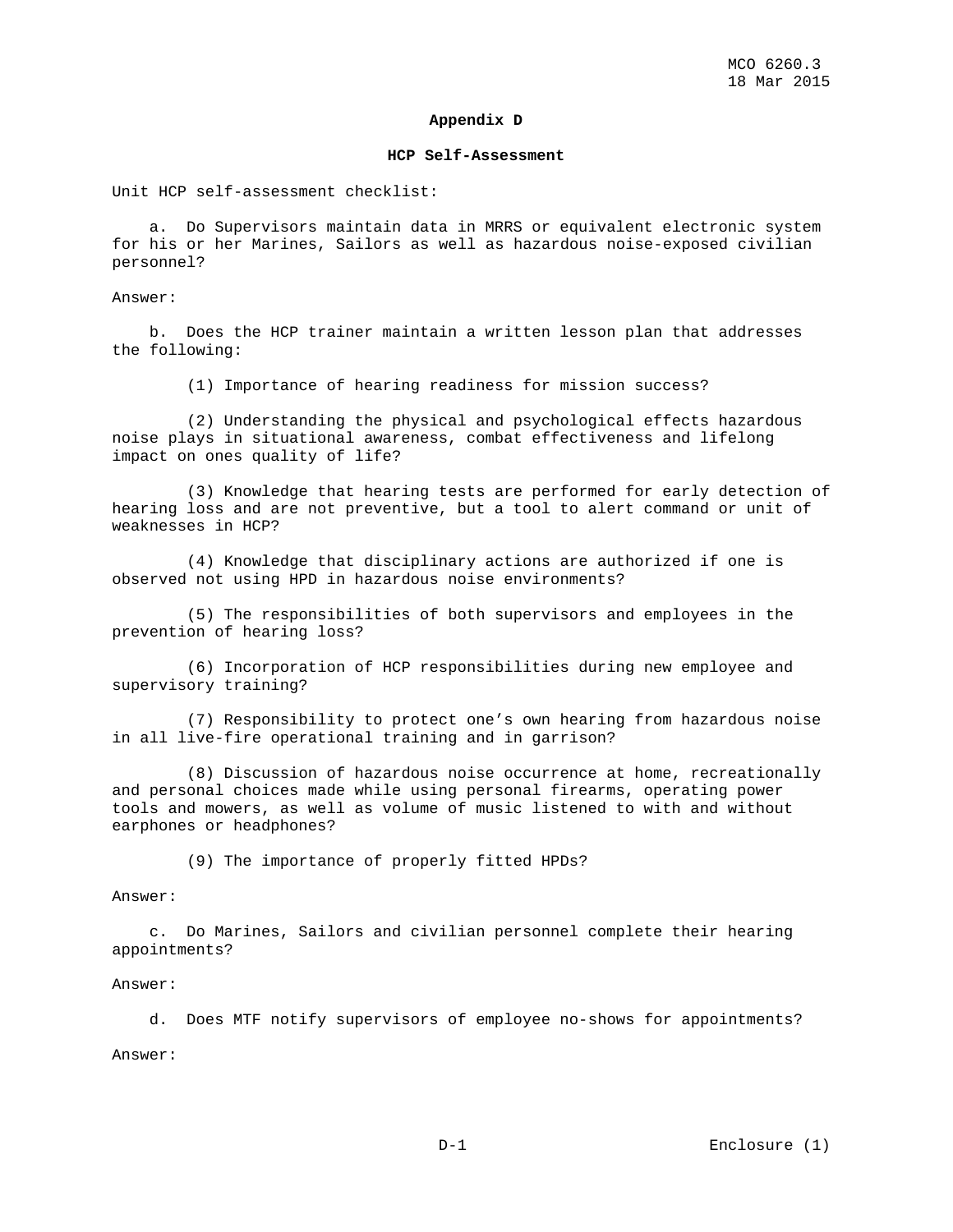e. Are follow-up audiograms performed one year from baseline date?

#### Answer:

 f. Are MTFs providing written notice of PTS within 21 days of identification of PTS by an audiologist?

#### Answer:

g. Are WESS entries executed for personnel with a PTS?

#### Answer:

 h. Are all Marines, assigned Sailors and only hazardous noise-exposed civilian personnel fitted, issued, and trained to use CAE plugs and cases prior to tactical combat and operational exercises, live fire exercises and deployment training exercises?

#### Answer:

 i. Is use of hearing protectors enforced during combat, firing range exercises and operational exercises in the field?

#### Answer:

 j. Does safety turnover binders contain an inventory of noise hazardous equipment, tools and processes along with SPL measurements; identity of personnel at risk; and the types of controls in place?

#### Answer:

 k. Is a list of all personnel at risk to occupational noise hazards current and available? (Refer to the MRRS hearing conservation report for Marines and Sailors assigned to command or unit.)

#### Answer:

l. Are training and HPD fitting records maintained for personnel?

#### Answer:

 m. Does hearing readiness status reach these benchmarks: 100 percent at risk personnel have baseline audiograms, 95 percent of monitoring audiograms performed within one month of birth month, 100 percent of civilian personnel no longer exposed to hazardous noise have received termination audiograms?

#### Answer:

 n. Is HCP training provided to all Marines, assigned Sailors and only hazardous noise-exposed civilian personnel?

#### Answer:

 o. Did Marines, Sailors and only hazardous noise-exposed civilians attend initial HCP training session prior to duties in a hazardous noise environment and annually thereafter? (Marines and assigned Sailors typically

D-2 Enclosure (1)